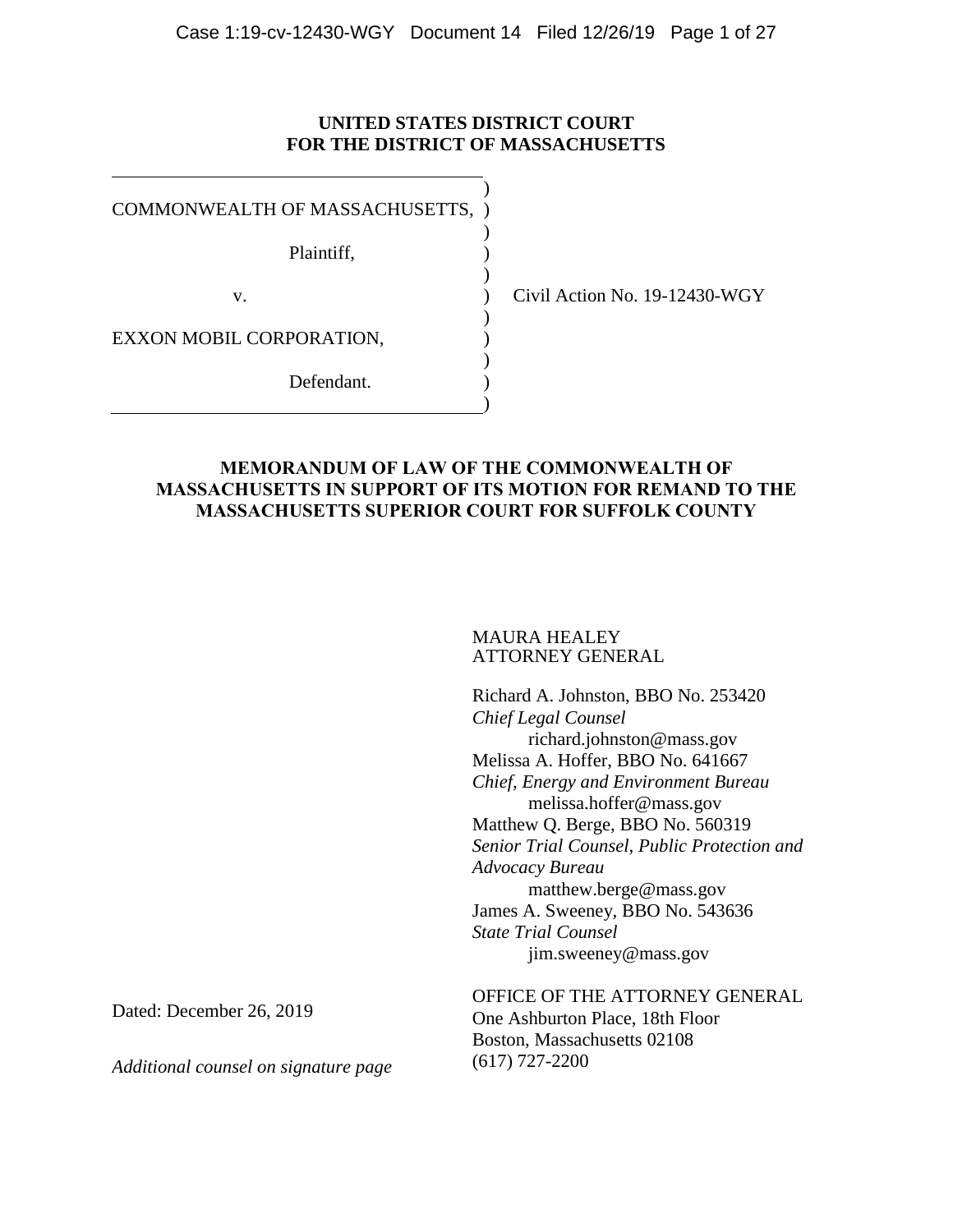# **TABLE OF CONTENTS**

|           | Page                                                                                                                                               |
|-----------|----------------------------------------------------------------------------------------------------------------------------------------------------|
|           |                                                                                                                                                    |
| I.        |                                                                                                                                                    |
| II.       |                                                                                                                                                    |
| A.        | The Attorney General's Authority Under Chapter 93A and Her                                                                                         |
| B.        |                                                                                                                                                    |
| III.      |                                                                                                                                                    |
|           | The Commonwealth's Complaint Does Not Raise Any Federal Claims, and<br>Massachusetts State Courts Are the Appropriate Forum for Adjudicating the   |
|           | A. Exxon Has Failed to Meet Its Burden to Establish a Basis for Federal                                                                            |
| <b>B.</b> | The Complaint Alleges Only Violations of Massachusetts State Law, and<br>There Are No Federal Issues Presented in the Complaint That Would         |
|           | No federal question is presented on the face of the Commonwealth's<br>1.                                                                           |
|           | Grable does not apply since the Complaint does not raise any federal<br>2.<br>issue necessary to the disposition of the Commonwealth's Chapter 93A |
| C.        | The Commonwealth's Claims Do Not Arise Under Federal Common Law 16                                                                                 |
|           | D. There Is No Federal Officer Removal Because No Federal Officer Directed<br>the Exxon Actions-Marketing and Sales of Exxon Products and          |
| Е.        | The Class Action Fairness Act Does Not Provide a Basis for Removal for                                                                             |
| IV.       |                                                                                                                                                    |
|           |                                                                                                                                                    |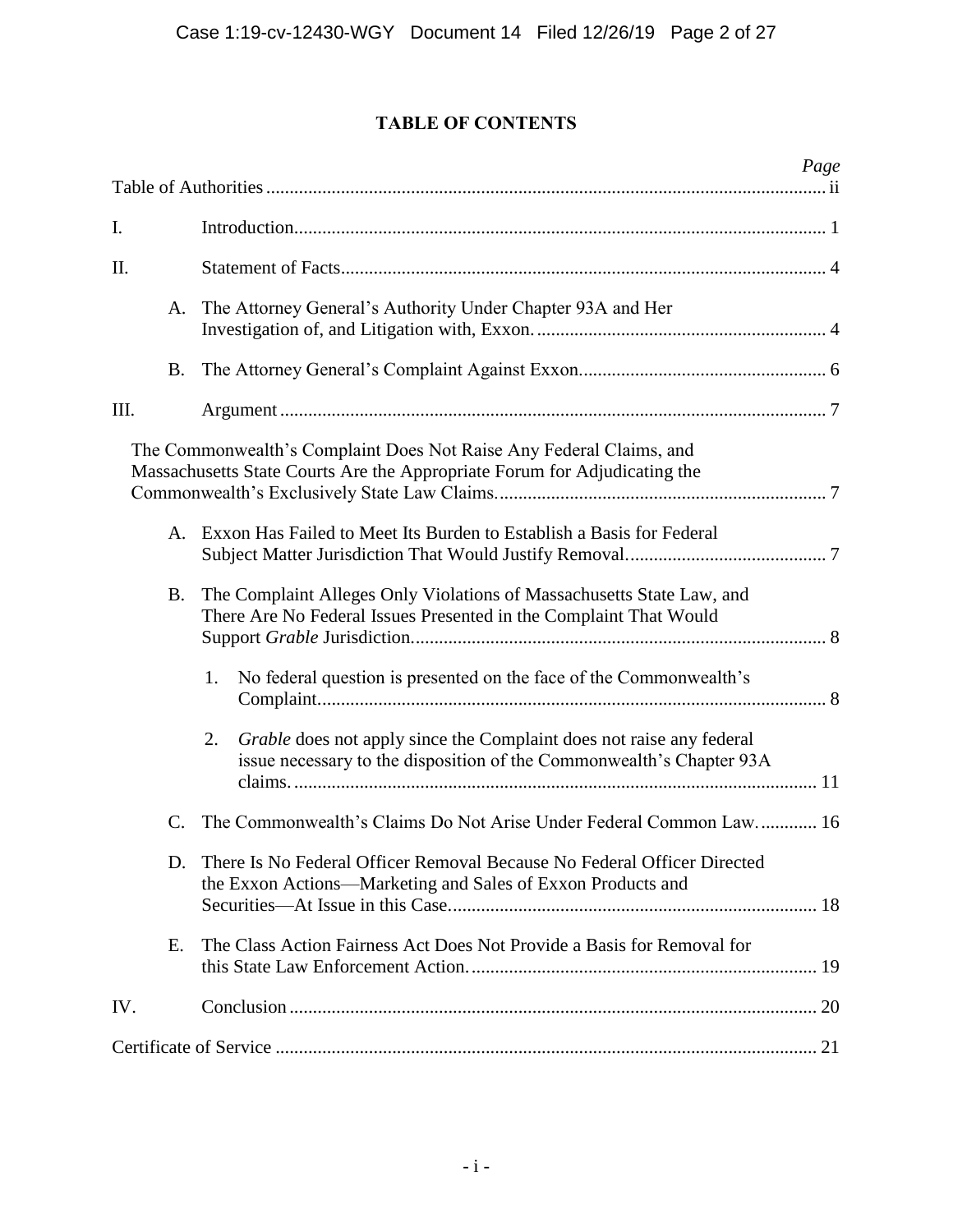# **TABLE OF AUTHORITIES**

**Cases**

| Arizona v. Countrywide Fin. Corp., No. CV-11-131-PHX-FJM, 2011 WL 995963          |
|-----------------------------------------------------------------------------------|
| Bd. of Comm'rs of Boulder Cnty. v. Suncor Energy (U.S.A.) Inc., No. 18-cv-        |
| Bd. of Selectmen of Grafton v. Grafton & Upton R.R., No. 12-cv-40164-TSH,         |
|                                                                                   |
|                                                                                   |
|                                                                                   |
|                                                                                   |
|                                                                                   |
| Callahan v. Sw. Airlines, No. 18-10563-MGM, 2018 WL 5849476 (D. Mass.             |
|                                                                                   |
|                                                                                   |
| City of Worcester v. Purdue Pharma L.P., No. 18-11958-TSH (D. Mass. Nov. 21,      |
| Cnty. of San Mateo v. Chevron Corp., 294 F. Supp. 3d 934 (N.D. Cal. 2018)  12, 14 |
|                                                                                   |
|                                                                                   |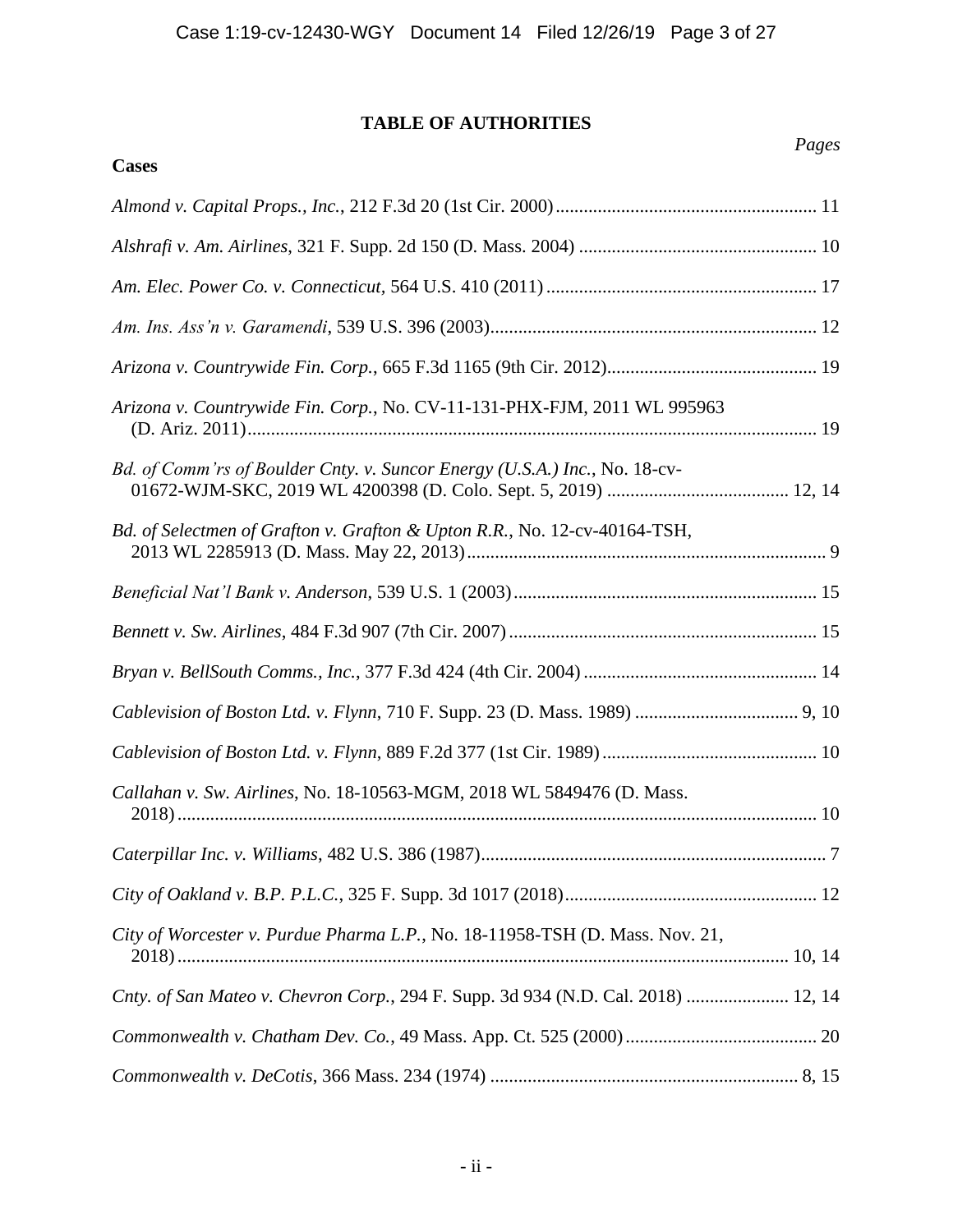| <b>Table of Authorities - Continued</b>                                                    | Page |
|--------------------------------------------------------------------------------------------|------|
| Commonwealth v. Philip Morris Inc., 942 F. Supp. 690 (D. Mass. 1996)  11                   |      |
| Commonwealth v. V & M Mgmt., Inc., 752 F. Supp. 519 (D. Mass. 1990) 11                     |      |
|                                                                                            |      |
|                                                                                            |      |
| Empire HealthChoice Assurance, Inc. v. McVeigh, 547 U.S. 677 (2006) 14                     |      |
|                                                                                            |      |
|                                                                                            |      |
|                                                                                            |      |
| Exxon Mobil Corp. v. Schneiderman, 316 F. Supp. 3d 679 (S.D.N.Y. 2018)  2, 5               |      |
|                                                                                            |      |
|                                                                                            |      |
| Grable & Sons Metal Prods., Inc. v. Darue Eng'g & Mfg., 545 U.S. 308 (2005)  3, 11, 14, 15 |      |
|                                                                                            |      |
|                                                                                            |      |
|                                                                                            |      |
|                                                                                            |      |
|                                                                                            |      |
| In re Civil Investigative Demand No. 2016-EPD-36, No. SUCV20161888F, 2017                  |      |
|                                                                                            |      |
| In re Pharm. Indus. Average Wholesale Price Litig., 457 F. Supp. 2d 65 (D. Mass.           |      |
| In re Standard & Poor's Rating Agency Litig., 23 F. Supp. 3d 378 (S.D.N.Y.                 |      |
|                                                                                            |      |
|                                                                                            |      |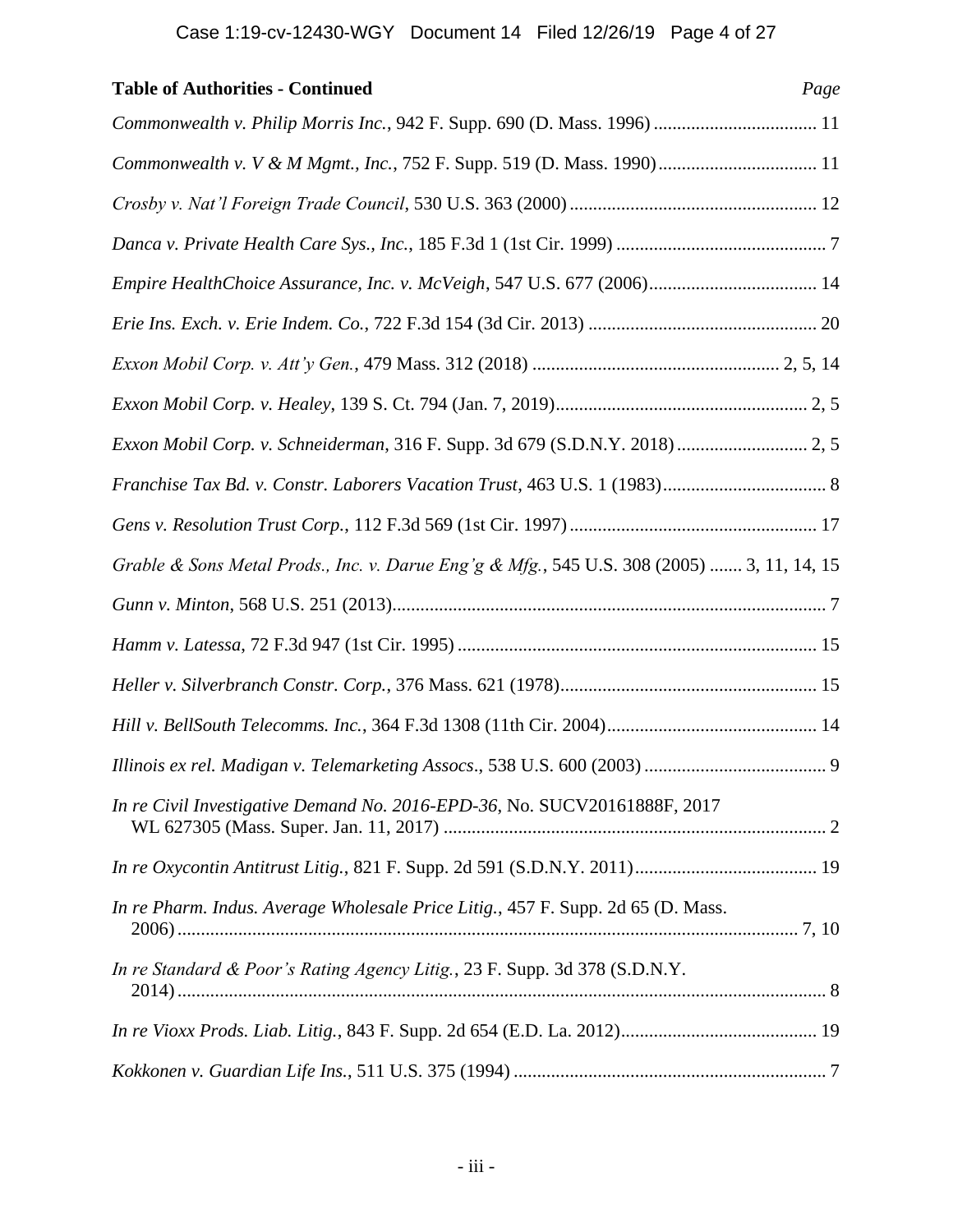| <b>Table of Authorities - Continued</b>                                              | Page |
|--------------------------------------------------------------------------------------|------|
|                                                                                      |      |
| Massachusetts v. DMB Fin., LLC, No. 18-cv-11120-ADB, 2018 WL 6199566 (D.             |      |
| Massachusetts v. Fremont Inv. & Loans, No. 07-11965-GAO, 2007 WL 4571162             |      |
| Mayor and City Council of Baltimore v. BP P.L.C., 388 F. Supp. 3d 538 (D. Md.        |      |
|                                                                                      |      |
|                                                                                      |      |
| Municipality of Mayagüez v. Corporación Para el Desarrollo del Oeste, Inc., 726      |      |
| Native Village of Kivalina v. ExxonMobil Corp., 696 F.3d 849 (9th Cir. 2012)  16     |      |
|                                                                                      |      |
| New Hampshire v. Purdue Pharma, No. 17-cv-427-PB, 2018 WL 333824                     |      |
| New York v. Exxon Mobil Corp., Index No. 452044/2018, 2019 N.Y. Slip Op.             |      |
| Pitts v. Bank of Am. Corp., No. 2:10-cv-1463, 2010 WL 5441678 (W.D. Pa. Dec.         |      |
|                                                                                      |      |
|                                                                                      |      |
|                                                                                      |      |
|                                                                                      |      |
|                                                                                      |      |
| Se. La. Flood Prot. Auth.-E. v. Tenn. Gas Pipeline, L.L.C, 850 F.3d 714 (5th Cir.    |      |
| Sec'y of Commonwealth v. Scottrade, Inc., 327 F. Supp. 3d 345 (D. Mass. 2018) 10, 11 |      |
|                                                                                      |      |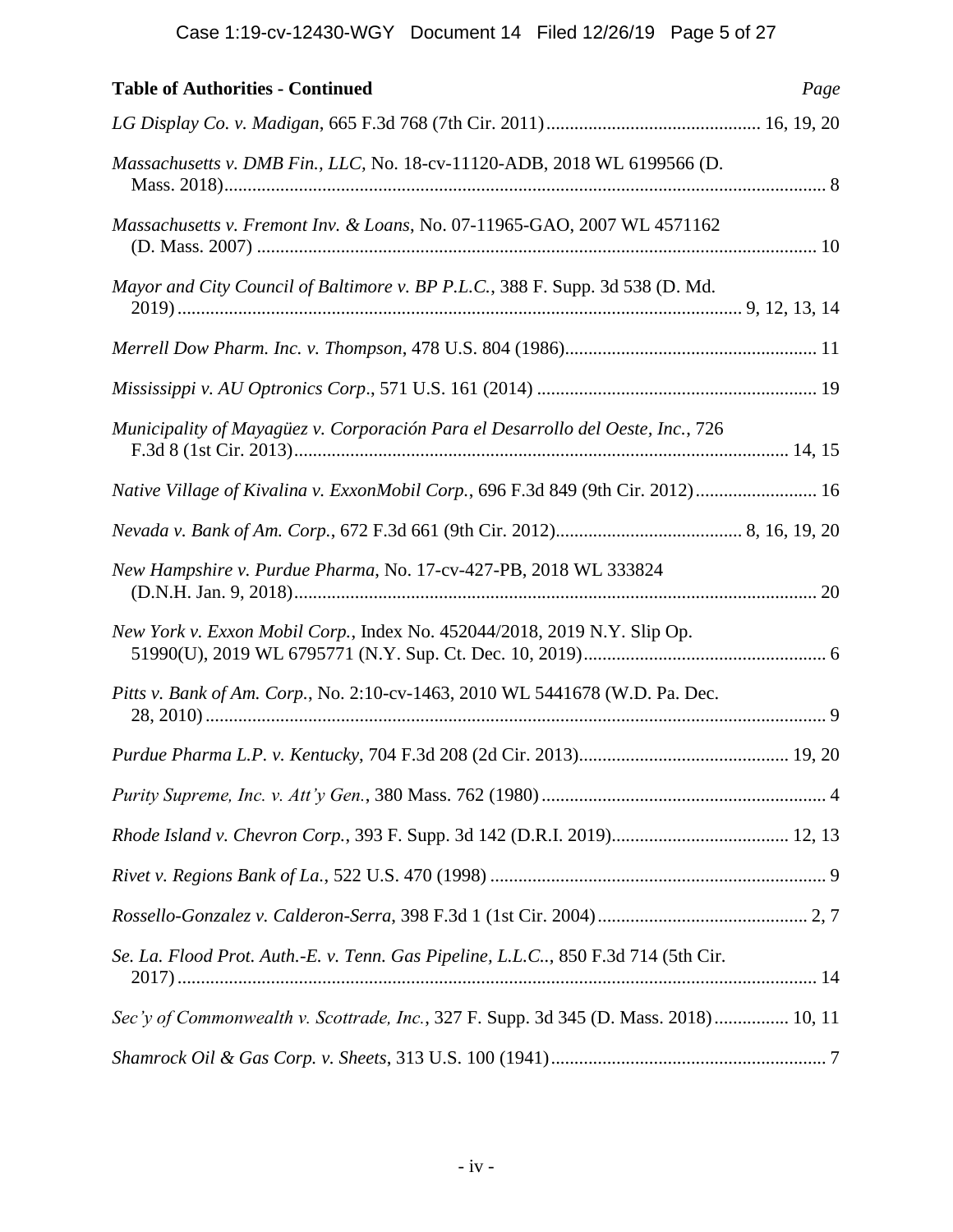| <b>Table of Authorities - Continued</b>                                        | Page |
|--------------------------------------------------------------------------------|------|
| South Carolina v. AU Optronics Corp., No. 3:11-cv-00731-JFA, 2011 WL           |      |
|                                                                                |      |
| Tr. of W. States Office & Prof'l Emps. Pension Fund v. BNY W. Trust Co., No. C |      |
|                                                                                |      |
|                                                                                |      |
|                                                                                |      |
| West Virginia v. CVS Pharmacy, Inc., 646 F. 3d 169 (4th Cir. 2011) 2, 19, 20   |      |
| West Virginia v. JP Morgan Chase & Co., 842 F. Supp. 2d 984 (S.D. W.Va.        |      |
|                                                                                |      |
| <b>Statutes</b>                                                                |      |
|                                                                                |      |
|                                                                                |      |
|                                                                                |      |
|                                                                                |      |
|                                                                                |      |
|                                                                                |      |
|                                                                                |      |
| <b>Regulations</b>                                                             |      |
|                                                                                |      |
|                                                                                |      |
|                                                                                |      |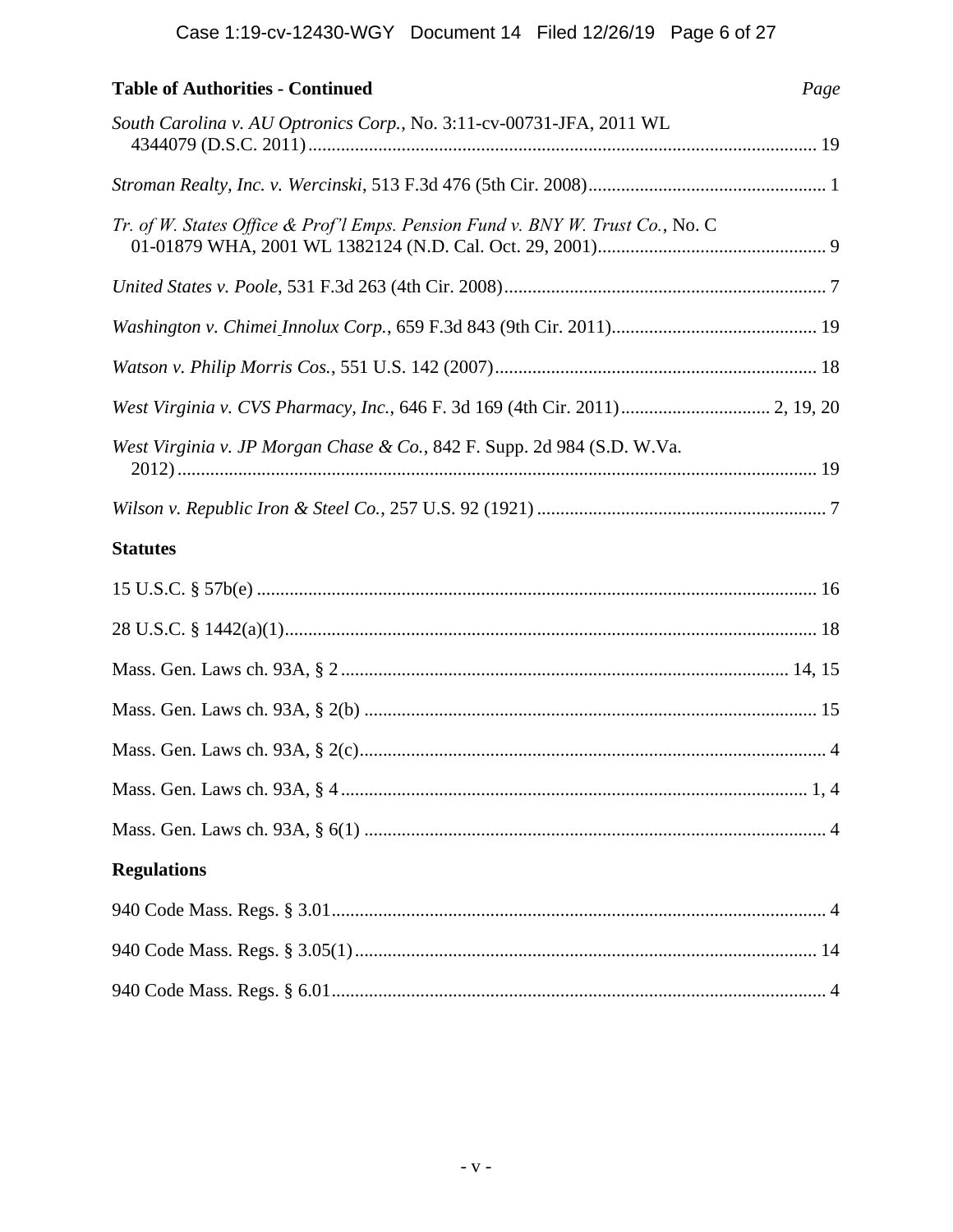#### **I. INTRODUCTION**

The Court should remand this state-law case back to the Massachusetts Superior Court. Contrary to Exxon Mobil Corporation's ("Exxon" or the "Company") self-serving and distorted description of the Commonwealth's exclusively state-law-based complaint ("Complaint"), this case does not concern carbon taxes, prohibitions on the sales of gasoline, or international climate agreements. The Commonwealth's Complaint does not allege that Exxon has violated any environmental laws or caused a public nuisance, and it seeks no damages for the climate change harms caused by greenhouse gas emissions attributable to Exxon's operations and products.

Rather, as the Complaint plainly provides and Exxon knows, the Commonwealth's Attorney General brought this case under the Massachusetts Consumer Protection Act ("Chapter 93A"), Mass. Gen. Laws ch. 93A, § 4.<sup>1</sup> The Attorney General filed that case after a three and one-half year investigation of Exxon initiated in 2016—an investigation Exxon stonewalled and sought to quash, unsuccessfully, with scorched-earth litigation tactics every step of the way. Indeed, this removal is not even Exxon's first attempt to avoid Massachusetts state-court jurisdiction in this matter. After the Attorney General first issued a civil investigative demand ("CID") to Exxon in April 2016, Exxon challenged the CID not only in state court, but in federal court, as well—*in Texas*—where controlling Fifth Circuit precedent unambiguously held that federal courts lacked personal jurisdiction over state officials from another jurisdiction under such circumstances.<sup>2</sup>

At bottom, Exxon's argument for removal is that the Commonwealth has mispleaded its case, disguising as a state-law consumer and investor protection action what is actually a tort

 $1$  On December 2, 2019, the parties filed a joint motion to extend deadlines, which acknowledges in its first paragraph that this is an action by the Attorney General under Chapter 93A, only. Doc. No. 7. <sup>2</sup> *Stroman Realty, Inc. v. Wercinski*, 513 F.3d 476, 482–89 (5th Cir. 2008).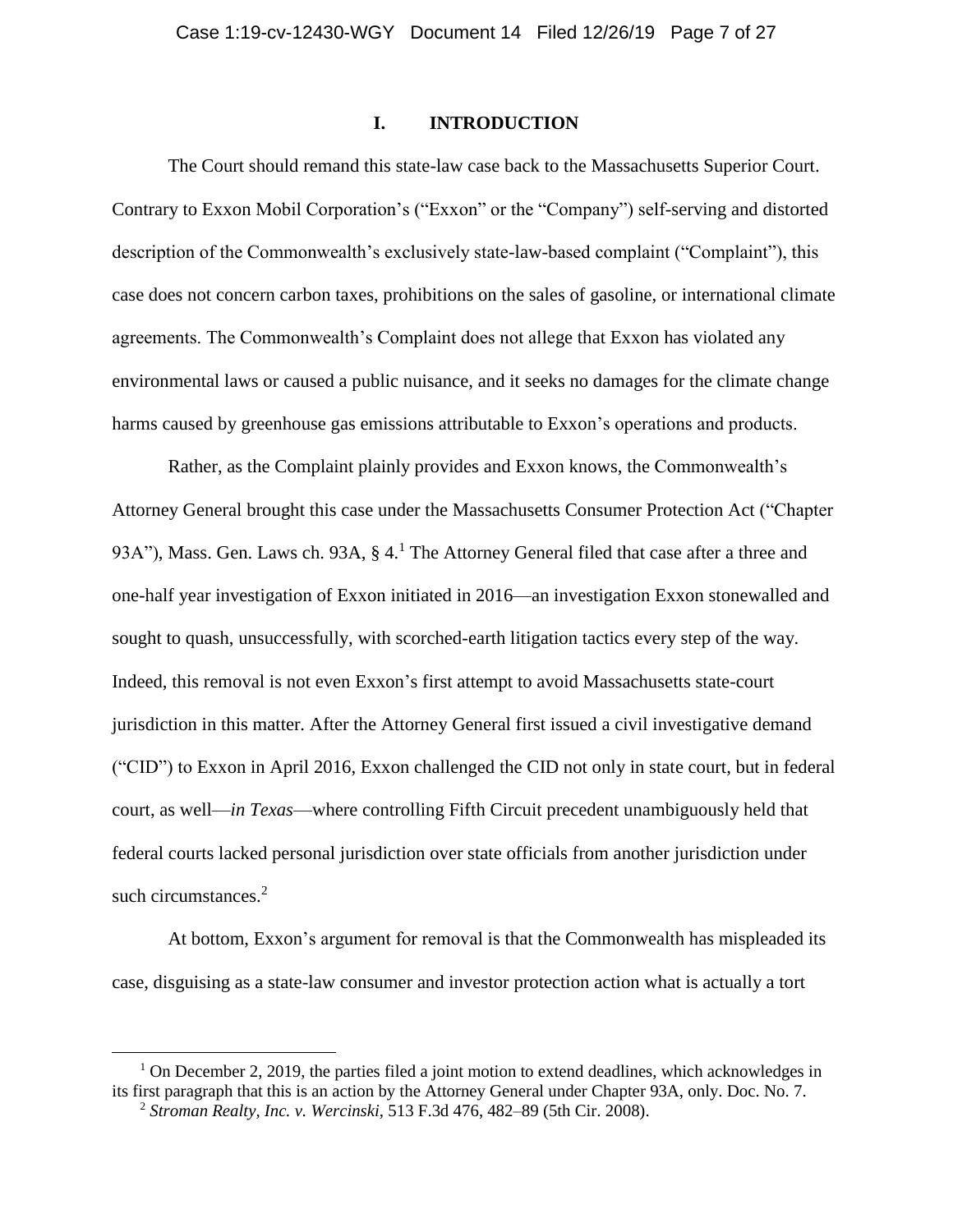#### Case 1:19-cv-12430-WGY Document 14 Filed 12/26/19 Page 8 of 27

claim for damages, or a case arising under federal common law, or a "class action"—whatever theory helps Exxon escape the Massachusetts state court forum. The law, including authoritative case law that Exxon omits from its removal notice (Doc. No. 1, "Notice"), forecloses Exxon's argument. In this regard, Exxon is following other failed corporate defendants in employing this gambit against state Attorney General actions, and this Court should reject Exxon's ploy, as the Fourth Circuit did when faced with a similar circumstance. Considering removal of a consumer protection action filed by the West Virginia Attorney General in state court, the Fourth Circuit rejected a similar argument that the Attorney General had "mispleaded" under state law what was acually a Class Action Fairness Act ("CAFA") class action and warned that, were the court to allow removal, it "would risk trampling on the sovereign dignity of the State and inappropriately transforming what is essentially a West Virginia matter into a federal case." *West Virginia v. CVS Pharmacy, Inc.*, 646 F. 3d 169, 178 (4th Cir. 2011).

This Court must ignore Exxon's factual allegations of conspiracy that it claims necessitate removal—unsupported innuendo, repeatedly rejected by federal and state courts in this matter, of a multistate cabal conspiring against it—because the removal determination must be made solely on what the Commonwealth pleaded within the four corners of the Complaint.<sup>3</sup> *Rossello-Gonzalez v. Calderon-Serra*, 398 F.3d 1, 10 (1st Cir. 2004). The Commonwealth's Complaint is focused only on violations of Chapter 93A arising from Exxon's misleading and deceptive statements and omissions in connection with the Company's marketing and sales of its fossil fuel products, specifically, its Synergy™ brand gasoline (all of the gasoline it sells in

<sup>&</sup>lt;sup>3</sup> The Massachusetts Superior Court, the Supreme Judicial Court, and the United States District Court for the Southern District of New York already have dismissed these claims. *See In re Civil Investigative Demand No. 2016-EPD-36*, No. SUCV20161888F, 2017 WL 627305, \*4–\*6 (Mass. Super. Jan. 11, 2017)*, aff'd sub nom. Exxon Mobil Corp. v. Att'y Gen.*, 479 Mass. 312, 324–28 (2018), *cert. denied*, 139 S. Ct. 794 (Jan. 7, 2019); *Exxon Mobil Corp. v. Schneiderman*, 316 F. Supp. 3d 679, 705–12 (S.D.N.Y. 2018), *appeal pending sub nom. Exxon Mobil Corp. v. Healey*, No. 18-1170 (2d Cir.).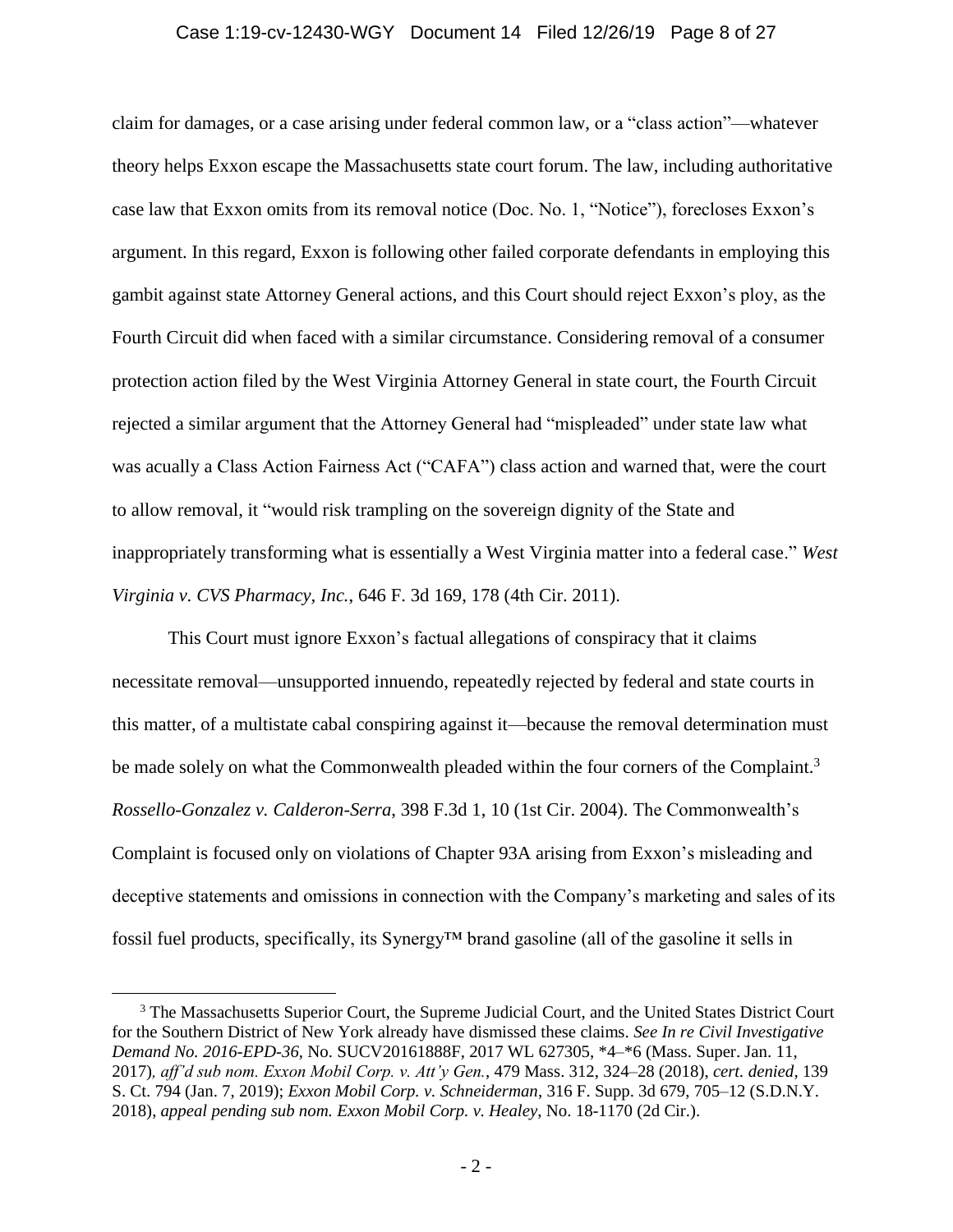#### Case 1:19-cv-12430-WGY Document 14 Filed 12/26/19 Page 9 of 27

Massachusetts) and "green" Mobil 1™ motor oil, and Exxon securities. Exxon is, of course, free to sell its products and securities, and the Commonwealth does not seek to enjoin those activities. But Chapter 93A prohibits Exxon from deceiving Massachusetts consumers and investors in the course of its sales and marketing of its products and securities. It is Exxon's deception that the Commonwealth's action aims to halt, pursuant to Chapter 93A.

Exxon has completely failed to meet its substantial burden of proving that removal is proper. The Notice misrepresents the Commonwealth's detailed allegations, fails to cite controlling precedents, and recycles the same tired conspiracy theories regarding the Commonwealth's investigation that have been rejected by state and federal courts. And now, still clinging to its alternative facts and repeated recitals of implausible claims, Exxon advances implausible bases for removal that have no support in law or fact, since the claims in the Commonwealth's Complaint (1) allege only violations of a single Massachusetts state law; (2) do not require the disposition of any federal issue and therefore do not support *Grable*  jurisdiction, *see Grable & Sons Metal Prods., Inc. v. Darue Eng'g & Mfg.*, 545 U.S. 308 (2005); (3) do not arise under federal common law; (4) involve no action by Exxon taken under the direction of a federal officer or agency; and (5) do not constitute a "class action" under CAFA, since no fewer than *four* federal courts of appeal and numerous district courts (none cited by Exxon) have held that CAFA does not apply to consumer protection actions brought by state Attorneys General.<sup>4</sup> This Court should remand this case.

<sup>4</sup> *See infra* Argument Pt. E (listing decisions). Exxon also fails to cite four recent federal district court decisions remanding state and municipal public nuisance claims against Exxon and other fossil fuel companies. *See infra* note [10.](#page-16-0)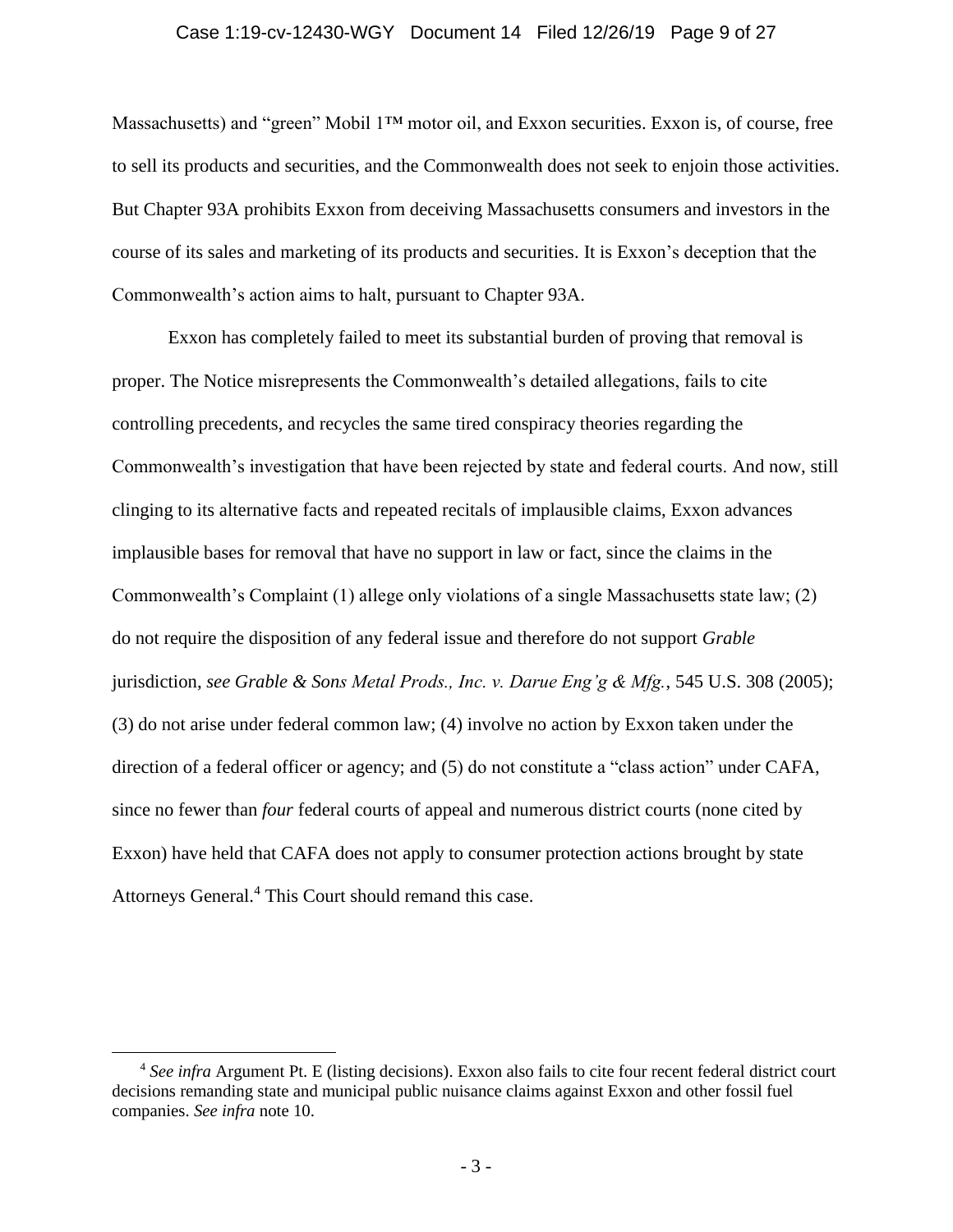#### **II. STATEMENT OF FACTS**

## **A. The Attorney General's Authority Under Chapter 93A and Her Investigation of, and Litigation with, Exxon.**

The Massachusetts legislature provided exclusive authority to the Massachusetts Attorney General under Chapter 93A to investigate and initiate court proceedings to protect Massachusetts consumers and investors from deceptive and misleading practices. Mass. Gen. Laws ch. 93A, § 6(1) (authority to investigate and issue CIDs); *id*. at § 4 (authorizing Attorney General to "bring an action in the name of the commonwealth," against any person whom she determines has violated Chapter 93A). The Attorney General is also vested with authority to promulgate and enforce regulations implementing Chapter 93A. *Id*. at § 2(c); *Purity Supreme, Inc. v. Att'y Gen.*, 380 Mass. 762, 766 (1980). Those regulations define unfair and deceptive practices in, among other things, sales representations and retail advertising. 940 Code of Mass. Regs. (C.M.R.) §§ 3.01, 6.01.

In 2016, the Attorney General issued a CID to Exxon under Chapter 93A, seeking, *inter alia*, production of documents concerning the Company's climate change-related statements to consumers and investors regarding its products and securities. Seeking to halt the investigation and disqualify the Attorney General and her entire office for alleged bias, Exxon sued the Attorney General in Massachusetts Superior Court and filed a separate lawsuit in the U.S. District Court for the Northern District of Texas pursuant to 42 U.S.C. § 1983. Among Exxon's claims in both cases was that the CID was tainted by a multistate conspiracy to infringe the Company's constitutional rights, including to free speech.

The Superior Court upheld the Attorney General's authority to issue the CID and ordered Exxon to comply with it; Exxon appealed, and the Massachusetts Supreme Judicial Court affirmed the Superior Court's decision. In its decision, the Supreme Judicial Court rejected

- 4 -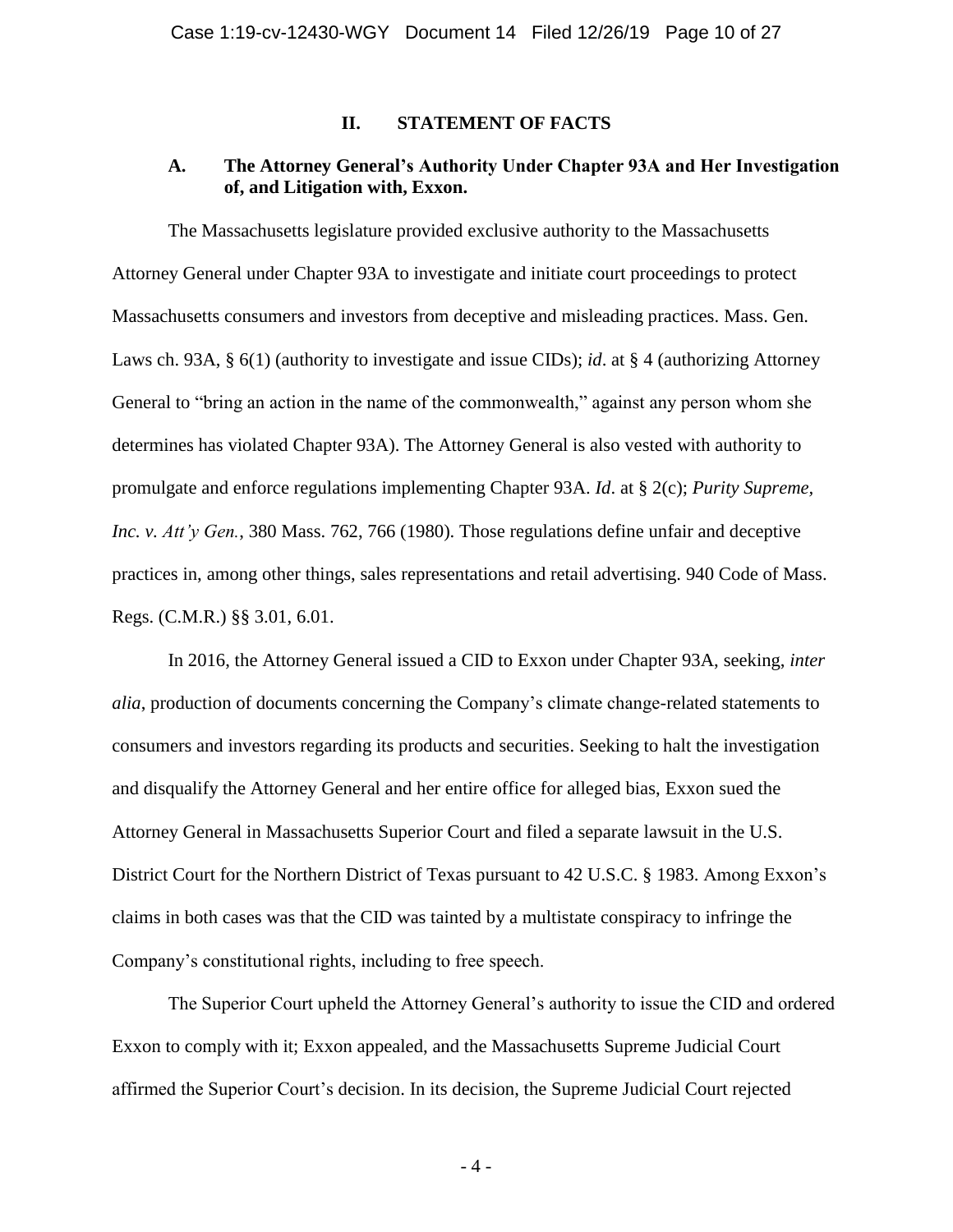#### Case 1:19-cv-12430-WGY Document 14 Filed 12/26/19 Page 11 of 27

Exxon's objections to the CID, holding that the Attorney General had the authority to initiate her investigation and a "manifest interest in enforcing [Chapter] 93A," which "prohibits deceptive advertising to consumers . . . and also requires honest disclosures in transactions between businesses." *Exxon Mobil Corp. v. Att'y Gen.*, 479 Mass. 312, 323 (2018) , *cert. denied*, 139 S. Ct. 794 (Jan. 7, 2019) (citation omitted).

To the south, following months of motion practice and the Attorney General's Fifth Circuit mandamus petition raising the Texas district court's utter lack of personal jurisdiction, Exxon's federal action in Texas ultimately was transferred to the Southern District of New York. That court, like the Massachusetts Superior Court and Supreme Judicial Court, found Exxon's claims implausible, and granted the Commonwealth's motion to dismiss. In its decision, the court held that the Company had failed to state a claim, that its request for "extraordinary" relief was based on "extremely thin allegations and speculative inferences," and that Exxon's lawsuit against the Attorney General was barred by *res judicata*. *Exxon Mobil Corp. v. Schneiderman*, 316 F. Supp. 3d 679, 686–87, 701–04 (S.D.N.Y. 2018) (Caproni, J.), *appeal pending sub nom. Exxon Mobil Corp. v. Healey*, No. 18-1170 (2d Cir.).

During the years of litigation regarding the CID, the Attorney General continued her investigation through other means. On October 24, 2019, the Attorney General filed her Chapter 93A suit against Exxon in Superior Court. On November 29, 2019, Exxon removed the Complaint to this Court pursuant to 28 U.S.C. § 1441, asserting that the Commonwealth's straightforward Chapter 93A claims raise assorted federal issues that warrant this Court's exercise of federal question jurisdiction under 28 U.S.C. § 1331. Because they do not, the Commonwealth now moves to remand the Complaint to Massachusetts Superior Court pursuant to 28 U.S.C. § 1447(c).

- 5 -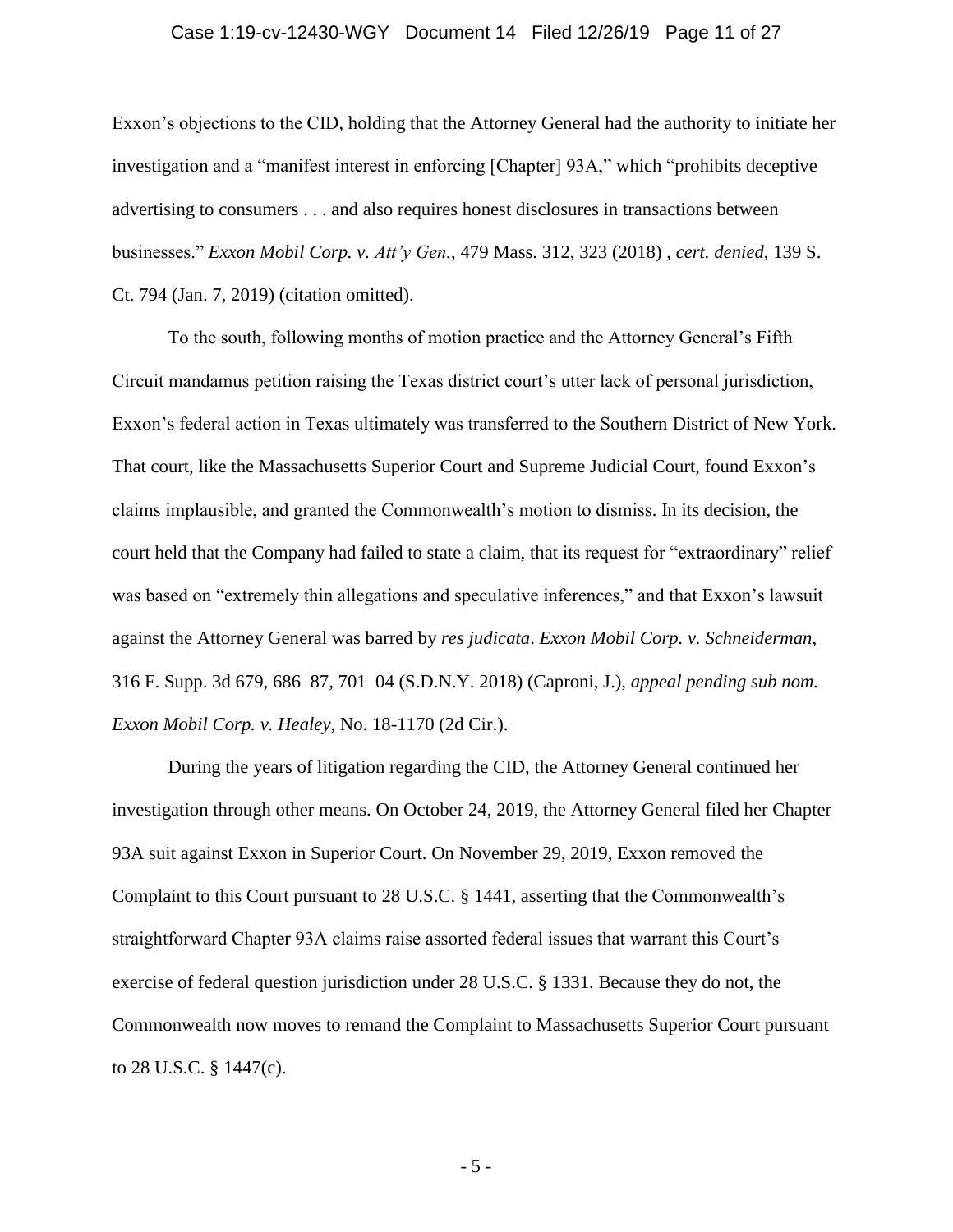#### **B. The Attorney General's Complaint Against Exxon.**

The Complaint includes four causes of action alleging violations of both Chapter 93A and its regulations. *See* Compl. ¶¶ 768–830. The First and Second Causes of Action relate to Exxon's investor deception—Exxon's material misrepresentations and failures to disclose material facts regarding systemic financial risk to Exxon's business posed by climate change, *id*. at ¶¶ 781–93 (First Cause of Action), and Exxon's use of a so-called "proxy cost of carbon" to account for climate-driven risk to its business, *id*. at ¶¶ 794–806 (Second Cause of Action).<sup>5</sup> The Third and Fourth Causes of Action relate to Exxon's consumer deception—Exxon's material misrepresentations and failures to disclose material facts to Massachusetts consumers regarding the adverse environmental impacts of its Synergy™ brand gasoline and "green" Mobil 1™ motor oil, *id*. at ¶¶ 807–20 (Third Cause of Action), and Exxon's misleading greenwashing campaigns to promote its corporate image and products as environmentally beneficial and climate protective, when in fact Exxon's products and operations are a substantial cause of harmful climate change, *id*. at ¶¶ 821–30 (Fourth Cause of Action)).

The Complaint seeks injunctive relief against further false and misleading statements to Massachusetts consumers and investors, as well as penalties under Chapter 93A. *Id.* at 204–05. It does not seek restitution on behalf of any consumers or investors. The Commonwealth's Complaint does not include any federal claims. Nor, unlike certain other suits by governmental entities against Exxon and other fossil fuel companies, does it include a state law public nuisance

<sup>&</sup>lt;sup>5</sup> Exxon recently prevailed at trial in an action brought against it in state court by the New York Attorney General under the state Martin Act—a case Exxon did not seek to remove—alleging that Exxon's misrepresentations regarding its application of the proxy cost of carbon were deceptive. *See New York v. Exxon Mobil Corp.*, Index No. 452044/2018, 2019 N.Y. Slip Op. 51990(U), 2019 WL 6795771 (N.Y. Sup. Ct. Dec. 10, 2019).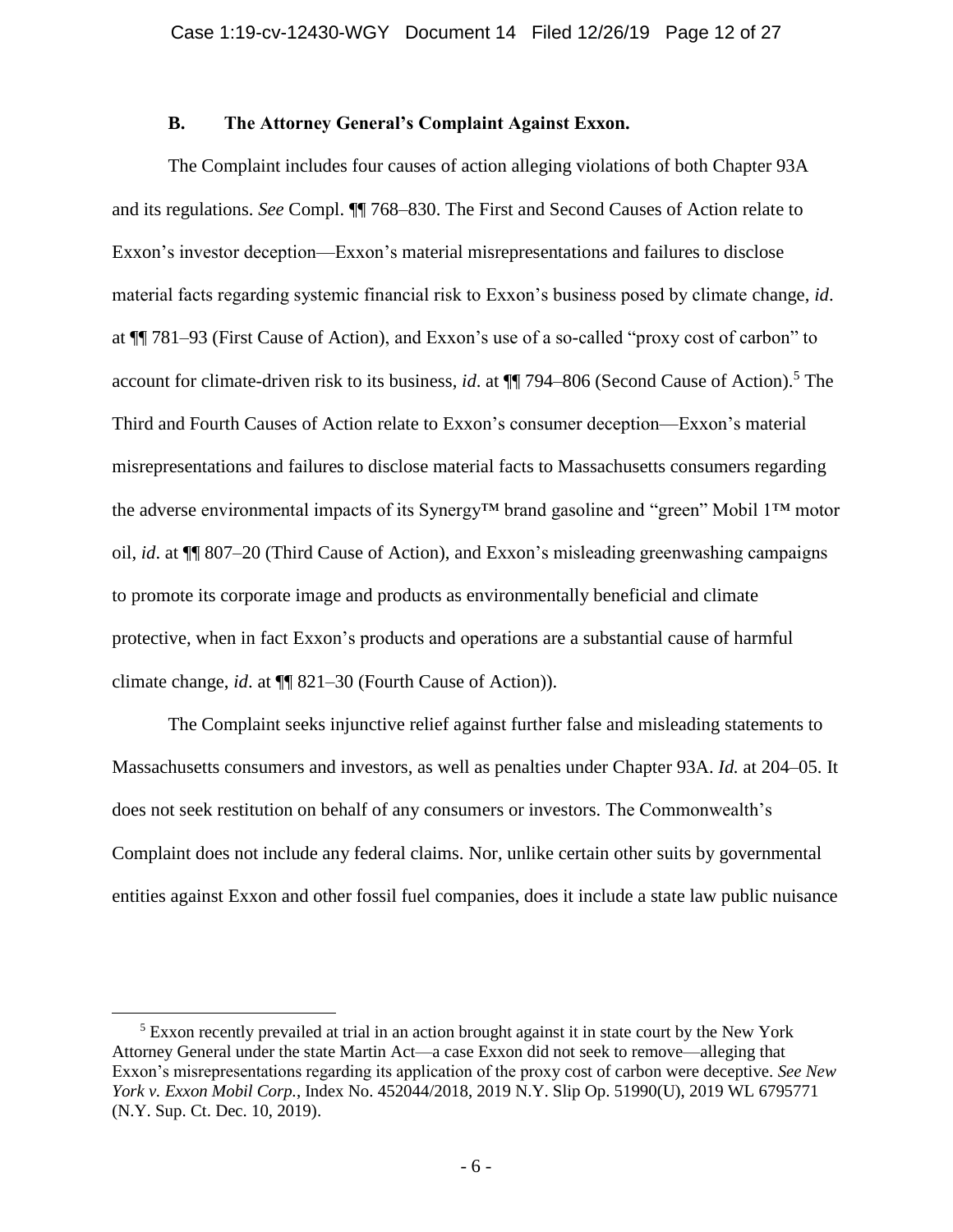or other tort claim that seeks to stop Exxon from selling fossil fuel products or to obtain damages for climate change harm caused by emissions from such products.

#### **III. ARGUMENT**

## **THE COMMONWEALTH'S COMPLAINT DOES NOT RAISE ANY FEDERAL CLAIMS, AND MASSACHUSETTS STATE COURTS ARE THE APPROPRIATE FORUM FOR ADJUDICATING THE COMMONWEALTH'S EXCLUSIVELY STATE LAW CLAIMS.**

#### **A. Exxon Has Failed to Meet Its Burden to Establish a Basis for Federal Subject Matter Jurisdiction That Would Justify Removal.**

The cardinal "well-pleaded complaint rule" makes the plaintiff "the master of [its] claim" because, in drafting the complaint, the plaintiff may choose to "avoid federal jurisdiction by exclusive reliance on state law," which the Commonwealth did here. *Caterpillar Inc. v. Williams*, 482 U.S. 386, 392 (1987). As the party seeking removal, Exxon bears the burden of proving, notwithstanding this rule, that this Court has original jurisdiction over the claims in the Complaint. *Wilson v. Republic Iron & Steel Co.*, 257 U.S. 92, 97 (1921); *Danca v. Private Health Care Sys., Inc.*, 185 F.3d 1, 4 (1st Cir. 1999).

Courts construe the removal statute narrowly and against the party seeking removal. *In re Pharm. Indus. Average Wholesale Price Litig.*, 457 F. Supp. 2d 65, 70 (D. Mass. 2006) (citing *Danca,* 185 F.3d at 4). As a court of limited jurisdiction, a federal court must presume that a case lies outside its jurisdiction unless and until jurisdiction has been shown to be proper. *See Gunn v. Minton*, 568 U.S. 251, 256 (2013) (citing *Kokkonen v. Guardian Life Ins.*, 511 U.S. 375, 377 (1994)); *United States v. Poole*, 531 F.3d 263, 274 (4th Cir. 2008). Accordingly, "any ambiguity as to the source of law relied upon by the . . . plaintiff[] ought to be resolved against removal." *Rossello-Gonzalez*, 398 F.3d at 11 (citing *Shamrock Oil & Gas Corp. v. Sheets*, 313 U.S. 100, 108–09 (1941)). The bar against removal is even higher where the matter is an action brought by a state exercising its sovereign authority to enforce its own laws. *Franchise Tax Bd. v. Constr.*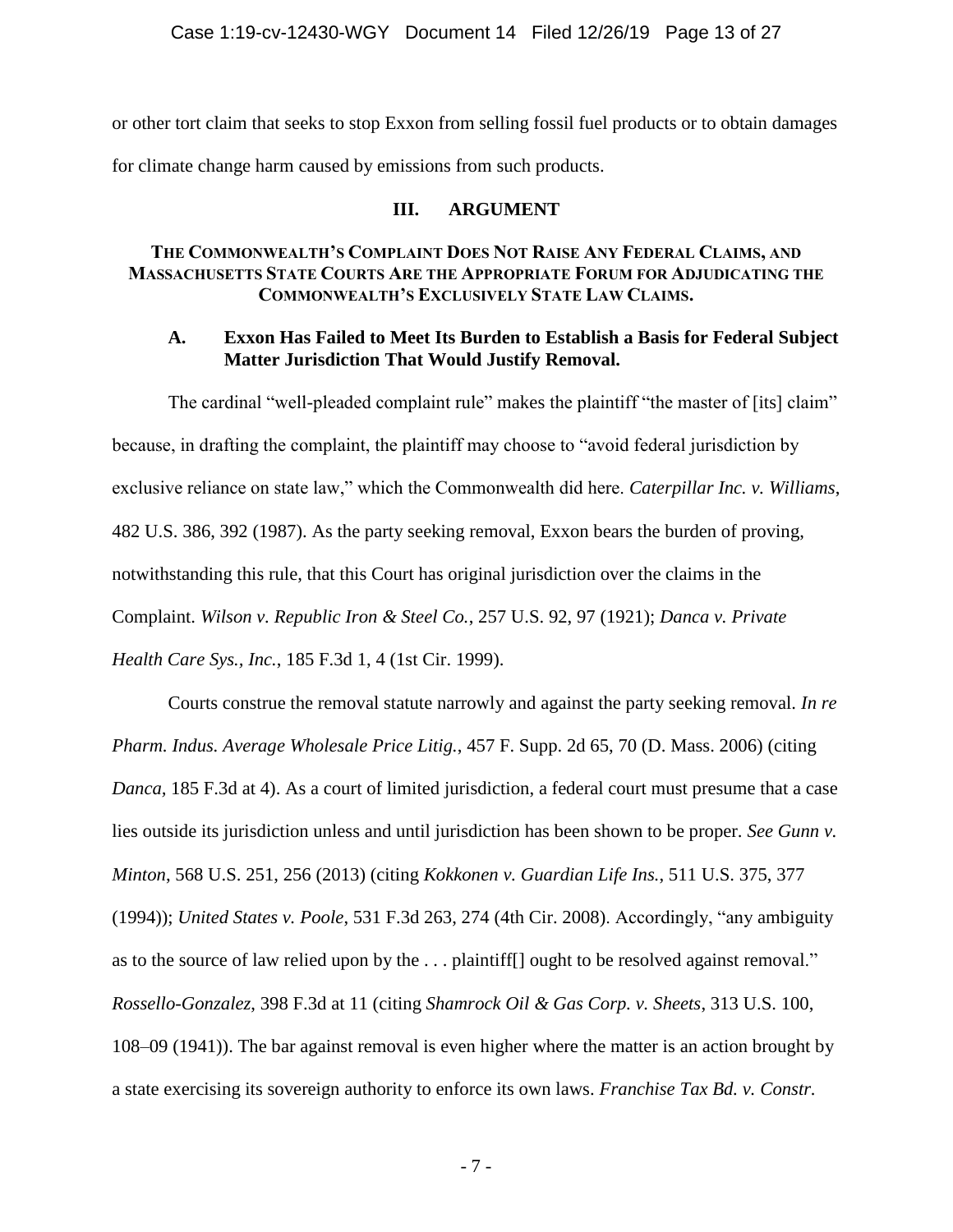*Laborers Vacation Trust*, 463 U.S. 1, 21 n.22 (1983); *Nevada v. Bank of Am. Corp.*, 672 F.3d 661, 676 (9th Cir. 2012); *Massachusetts v. DMB Fin., LLC,* No. 18-cv-11120-ADB, 2018 WL 6199566, at \*5 (D. Mass. 2018) (citing *In re Standard & Poor's Rating Agency Litig.*, 23 F. Supp. 3d 378, 392 (S.D.N.Y. 2014) (citations omitted)). As discussed below, Exxon's removal arguments fail to overcome its heavy burden.

## **B. The Complaint Alleges Only Violations of Massachusetts State Law, and There Are No Federal Issues Presented in the Complaint That Would Support** *Grable* **Jurisdiction.**

Chapter 93A and its regulations are governed both by their texts and a robust body of Massachusetts case law applying them, which has been evolving through the state courts since the law's 1967 enactment. *Commonwealth v. DeCotis*, 366 Mass. 234, 242 (1974) (recognizing that state courts make determinations of what constitutes "unfair" and "deceptive" actions toward consumers under Chapter 93A on a case-by-case basis). No federal question is presented on the face of the Complaint, and no federal issue must be resolved in order to adjudicate the Commonwealth's claims.

## **1. No federal question is presented on the face of the Commonwealth's Complaint.**

The Complaint pleads only state-law Chapter 93A claims. In his recent order on the docket in this action, Judge Wolf correctly noted that the Commonwealth's case arises under Massachusetts, not federal, law:

In the [Commonwealth's] Massachusetts Case, plaintiff alleges that Exxon has violated state consumer protection laws in selling its securities by failing to disclose properly to investors the risks posed by climate change and other facts, and in selling its products to consumers by failing to disclose, among other things, that its fossil fuel products are a leading cause of climate change . . . *[T]he Massachusetts Case is based on state consumer protection law*.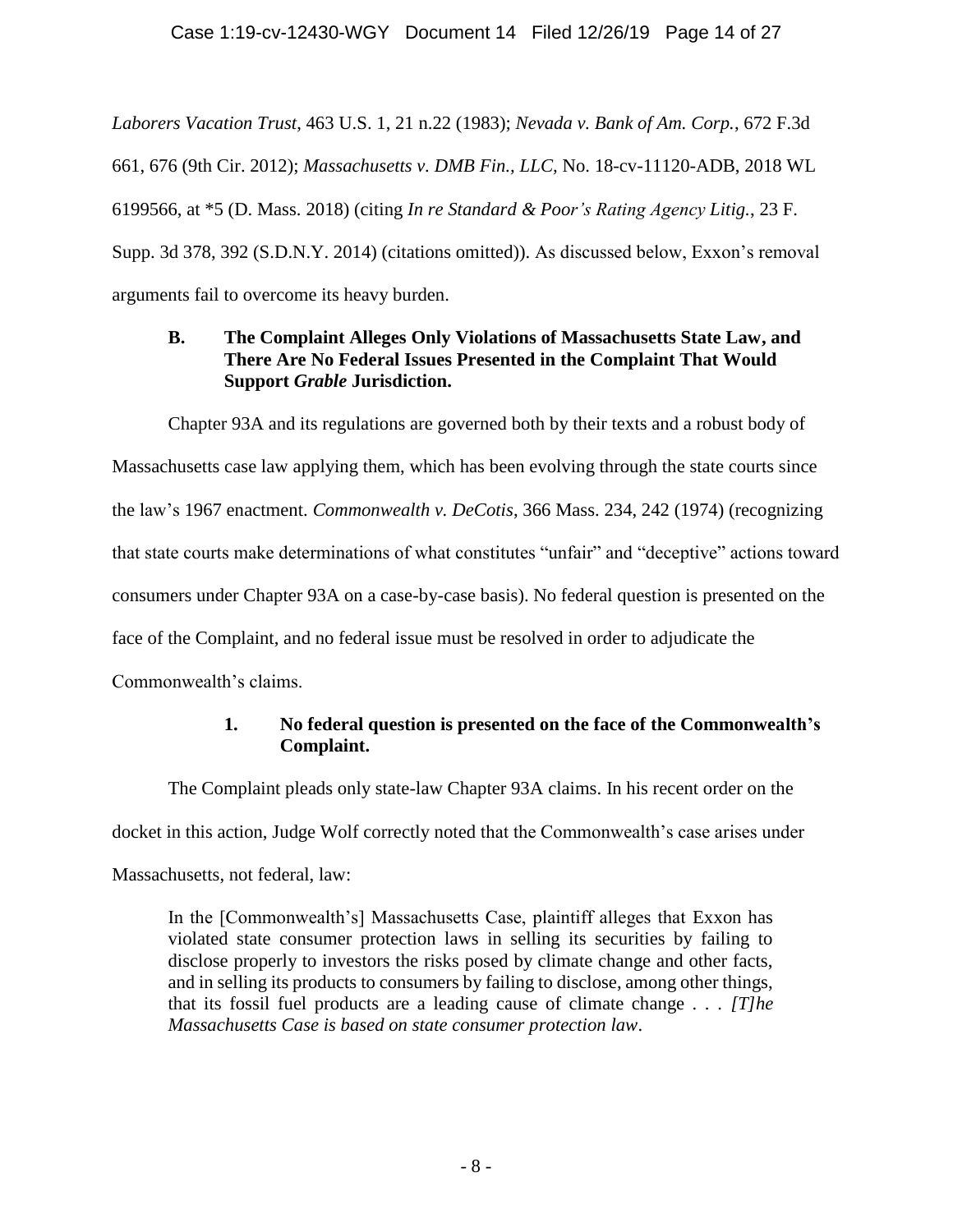Order, Doc. No. 11, at 3 (Dec. 6, 2019) (returning case to clerk for random reassignment after Exxon erroneously designated it as "related," pursuant to L.R.  $40.1(g)(4)$ , to another pending case, *Conservation Law Foundation v. Exxon Mobil Corp*., Civ. A. No. 16-11950-MLW)  $(emphasis added).<sup>6</sup>$ 

Because, as Judge Wolf noted, the Commonwealth's Complaint presents no federal question, under the well-pleaded complaint rule, the Commonwealth's case should be remanded to state court. *See Rivet v. Regions Bank of La.*, 522 U.S. 470, 475 (1998). The Commonwealth's claims alleging that Exxon violated Chapter 93A by deceiving Massachusetts consumers and investors, like similar state tort law claims, are "quintessential state law claims." *Pitts v. Bank of Am. Corp.*, No. 2:10-cv-1463, 2010 WL 5441678, at \*2 (W.D. Pa. Dec. 28, 2010); *Tr. of W. States Office & Prof'l Emps. Pension Fund v. BNY W. Trust Co.*, No. C 01-01879 WHA, 2001 WL 1382124, at \*4 (N.D. Cal. Oct. 29, 2001).<sup>7</sup>

<span id="page-14-0"></span>This Court routinely remands cases such as the Commonwealth's where none of the claims the plaintiff actually asserted in its well-pleaded complaint arise under federal law. *See, e.g.*, *Cablevision of Boston Ltd. v. Flynn*, 710 F. Supp. 23, 25 (D. Mass. 1989) (Young, J.), *aff'd*,

 $6$  The other case, over which Judge Wolf presides, concerns Exxon's alleged violations of a federal water discharge permit at its oil terminal in Everett in "discharging pollutants and in failing to consider the impacts of climate change in designing and maintaining" the facility. Doc. No. 11, at 2–3.

<sup>&</sup>lt;sup>7</sup> The fact that Exxon may raise First Amendment or other federal defenses, Notice at 11, is irrelevant, since federal defenses are not a proper basis for removal. *Rivet*, 522 U.S. at 475 (quoting *Franchise Tax Bd.*, 463 U.S. at 14) ("a case may not be removed to federal court on the basis of a federal defense, ... even if the defense is anticipated in the plaintiff's complaint, and even if both parties admit that the defense is the only question truly at issue in the case"); *Bd. of Selectmen of Grafton v. Grafton & Upton R.R.*, No. 12-cv-40164-TSH, 2013 WL 2285913, at \*5 (D. Mass. May 22, 2013) ("It is well settled that the mere specter of an affirmative defense under preemption or even the fact that a defendant might prevail on such a claim are inadequate grounds for removal."). It is not enough that "federal law becomes relevant by way of defense to an obligation created entirely under state law." *Mayor and City Council of Baltimore v. BP P.L.C.*, 388 F. Supp. 3d 538, 558 (D. Md. 2019), *appeal filed* No. 19-1644 (4th Cir. June 18, 2019) (quoting *Franchise Tax Bd.*, 463 U.S. at 13). In any event, First Amendment protections do not extend to false and misleading speech. *Illinois ex rel. Madigan v. Telemarketing Assocs*., 538 U.S. 600, 612 (2003).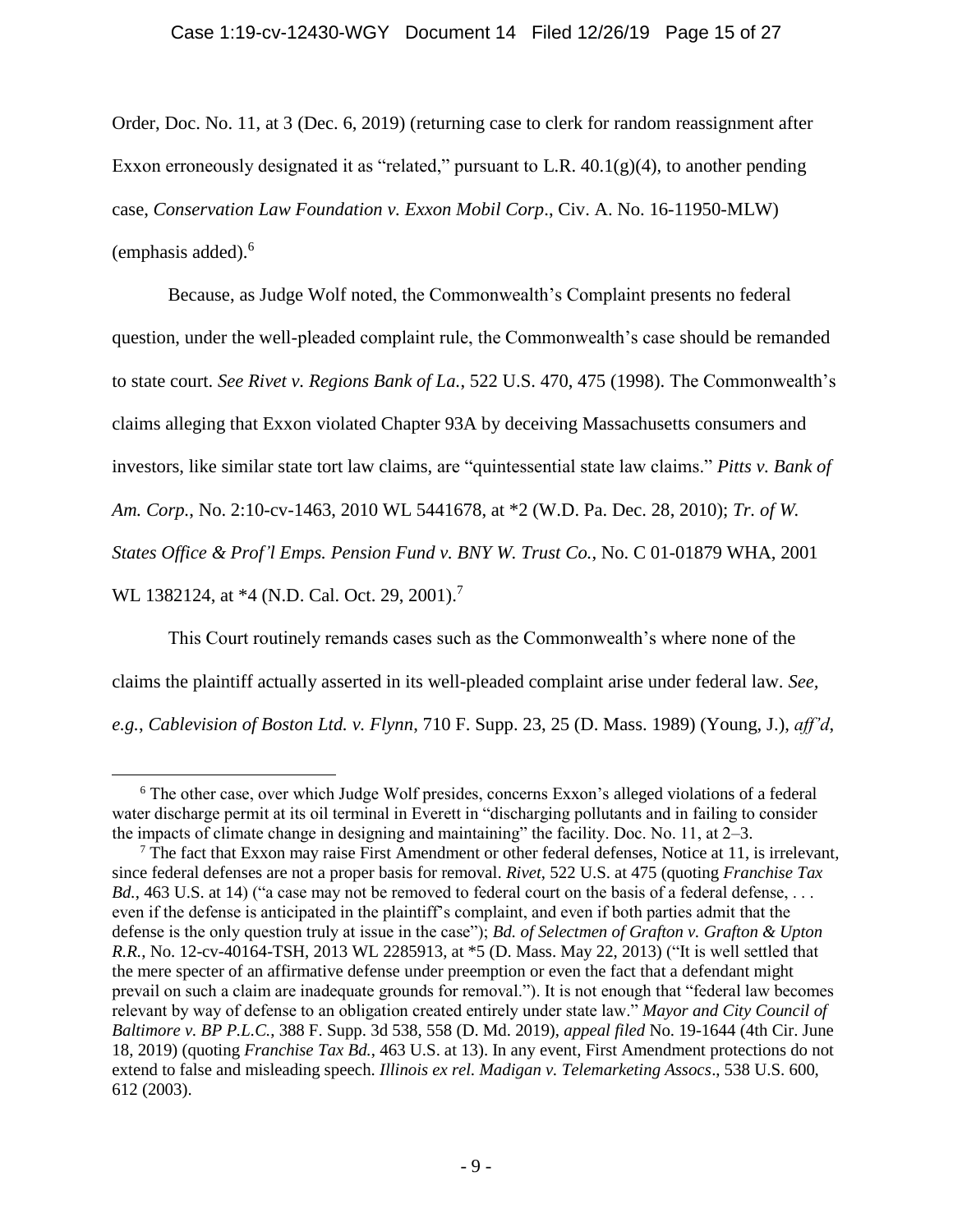#### Case 1:19-cv-12430-WGY Document 14 Filed 12/26/19 Page 16 of 27

889 F.2d 377 (1st Cir. 1989) (noting, in ordering remand, that "federal courts are hesitant to assert jurisdiction merely because of a federal issue in a state-created cause of action, even when the federal issue is outcome determinative").<sup>8</sup> Recently, this Court remanded a Chapter 93A complaint against opioid manufacturers with allegations similar to those in this case. *City of Worcester v. Purdue Pharma L.P.*, No. 18-11958-TSH, Docket No. 36, slip op. at 7–8 (D. Mass. Nov. 21, 2018) ("*Worcester*"). There, *Worcester* alleged, among other things, that the defendant opioid manufacturers had violated Chapter 93A and committed common law fraud, misrepresentation, and negligence by making false and misleading statements about the safety of their products, which ultimately caused the city damages. This Court ordered remand, despite Worcester's allegation that the defendants' violation of the *federal* Controlled Substances Act provided evidence of common law negligence. *Id.* The Court determined that proving a violation of federal law was not necessary for the city to prevail on its Chapter 93A and common law tort claims. *Id*.

The argument for remand is even stronger here where, unlike in *Worcester*, the Commonwealth's Complaint does not allege *any* violation of federal law as a basis for Chapter 93A liability. *See Cablevision of Boston Ltd.*, 710 F. Supp. at 25–26; *see also Sec'y of Commonwealth v. Scottrade, Inc.*, 327 F. Supp. 3d 345, 350–58 (D. Mass. 2018) (remanding administrative proceeding enforcing Massachusetts securities' law that did not require resolution

<sup>8</sup> *See also Callahan v. Sw. Airlines*, No. 18-10563-MGM, 2018 WL 5849476, at \*6–\*8 (D. Mass. 2018) (remanding state negligence claim despite allegation that airline's conduct violated federal law); *Massachusetts v. Fremont Inv. & Loans*, No. 07-11965-GAO, 2007 WL 4571162, at \*3 (D. Mass. 2007) (remanding Chapter 93A consumer protection claims for equitable relief despite potential preemption); *In re Pharm. Indus. Average Wholesale Price Litig.*, 457 F. Supp. 2d at 73–74 (in multi-district litigation, remanding Florida's claims under state false claims act because determination whether defendants submitted inflated "Average Wholesale Prices" under Florida Medicaid statute did not raise federal issue); *Alshrafi v. Am. Airlines*, 321 F. Supp. 2d 150, 165 (D. Mass. 2004) (issue of whether airline violated federal law insufficient to confer federal subject matter jurisdiction).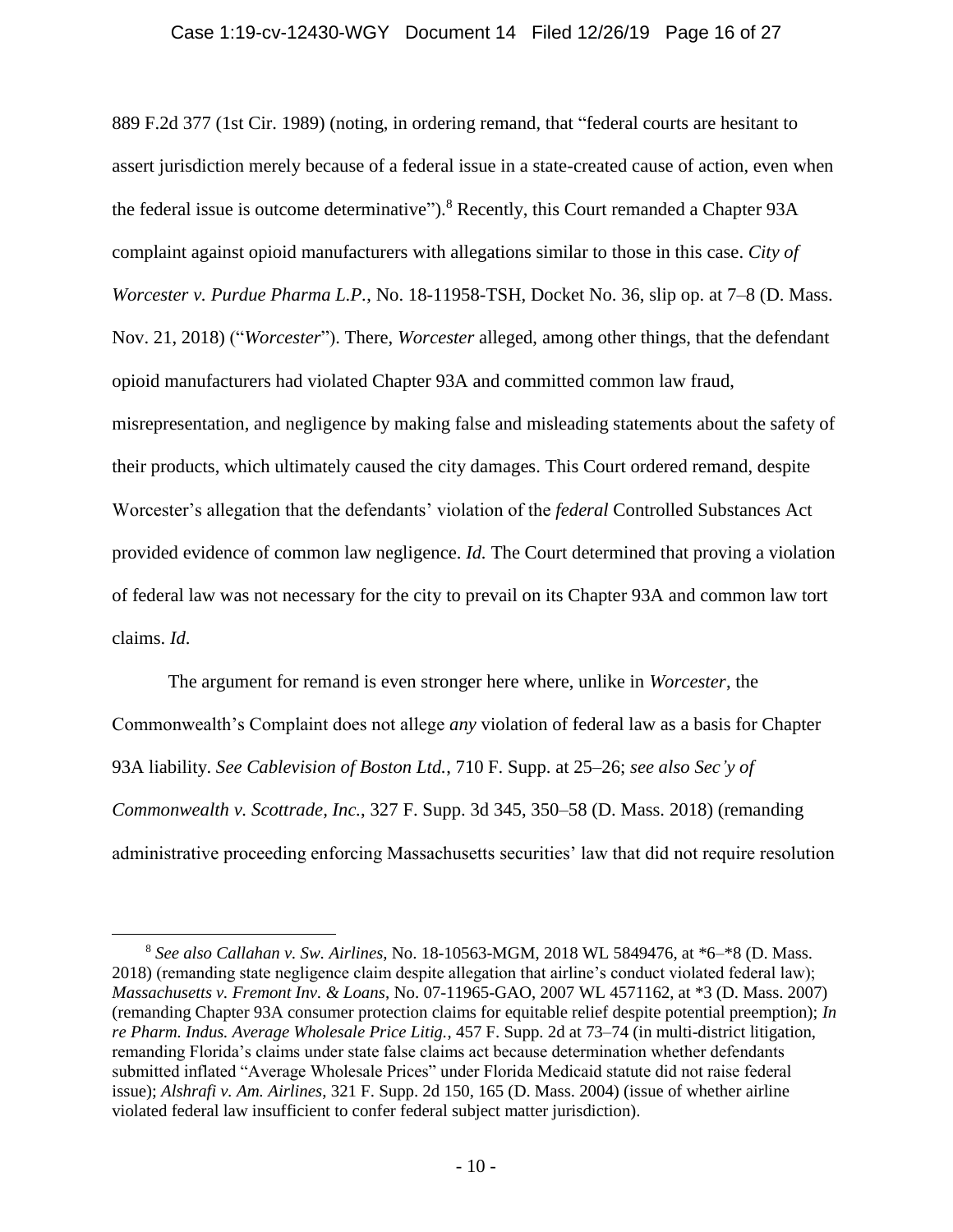#### Case 1:19-cv-12430-WGY Document 14 Filed 12/26/19 Page 17 of 27

of issue raised by defendant under Employee Retirement Income Security Act ("ERISA") and Internal Revenue Code); *Commonwealth v. Philip Morris Inc.*, 942 F. Supp. 690, 694 (D. Mass. 1996) ("federal jurisdiction cannot be justified on the premise that the state-defined liability claims are 'really' federal claims, as if when the state mask were peeled away the federal identity would be discovered").<sup>9</sup> Because the Complaint alleges only violations of Chapter 93A, a Massachusetts state law, this Court should remand this case to the Massachusetts Superior Court.

## **2.** *Grable* **does not apply since the Complaint does not raise any federal issue necessary to the disposition of the Commonwealth's Chapter 93A claims.**

*Grable* provides a limited exception to the well-pleaded complaint rule, permitting federal courts to exercise subject matter jurisdiction when a federal issue is: (1) necessarily raised, (2) actually disputed, (3) substantial, and (4) capable of resolution in federal court without disrupting the federal-state balance approved by Congress. *Grable*, 545 U.S. at 313–14. Federal courts apply the *Grable* exception sparingly. *Scottrade*, 327 F. Supp. 3d at 351 (citing *Almond v. Capital Props., Inc.*, 212 F.3d 20, 23 (1st Cir. 2000)); *see also Merrell Dow Pharm. Inc. v. Thompson*, 478 U.S. 804, 810 (1986) (courts are to be cautious in exercising jurisdiction where federal issue is raised by a state law claim because such jurisdiction lies at "the outer reaches of [original jurisdiction under] § 1331").

<span id="page-16-0"></span>Though Exxon appears to rely on *Grable,* it fails to express any particular, substantial federal issue that is actually disputed in this matter.<sup>10</sup> Instead, Exxon makes generalized

<sup>&</sup>lt;sup>9</sup> This Court has also noted that, where it is "faced with a complaint, alleging solely a violation of Chapter 93A . . . it would be disposed to remand the case to the Superior Court for adjudication." *Commonwealth v. V & M Mgmt., Inc.*, 752 F. Supp. 519, 521 (D. Mass. 1990). In *V & M*, unlike here, the Commonwealth had "inartfully" pleaded five independent and expressly *federal* causes of action *under*  federal statutes, which arguably supported removal. *Id.* at 521–22.

<sup>&</sup>lt;sup>10</sup> Within the past two years, four district courts ignored in Exxon's Notice have rejected similar removal attempts, including reliance on *Grable*, by Exxon and its co-defendants in suits by other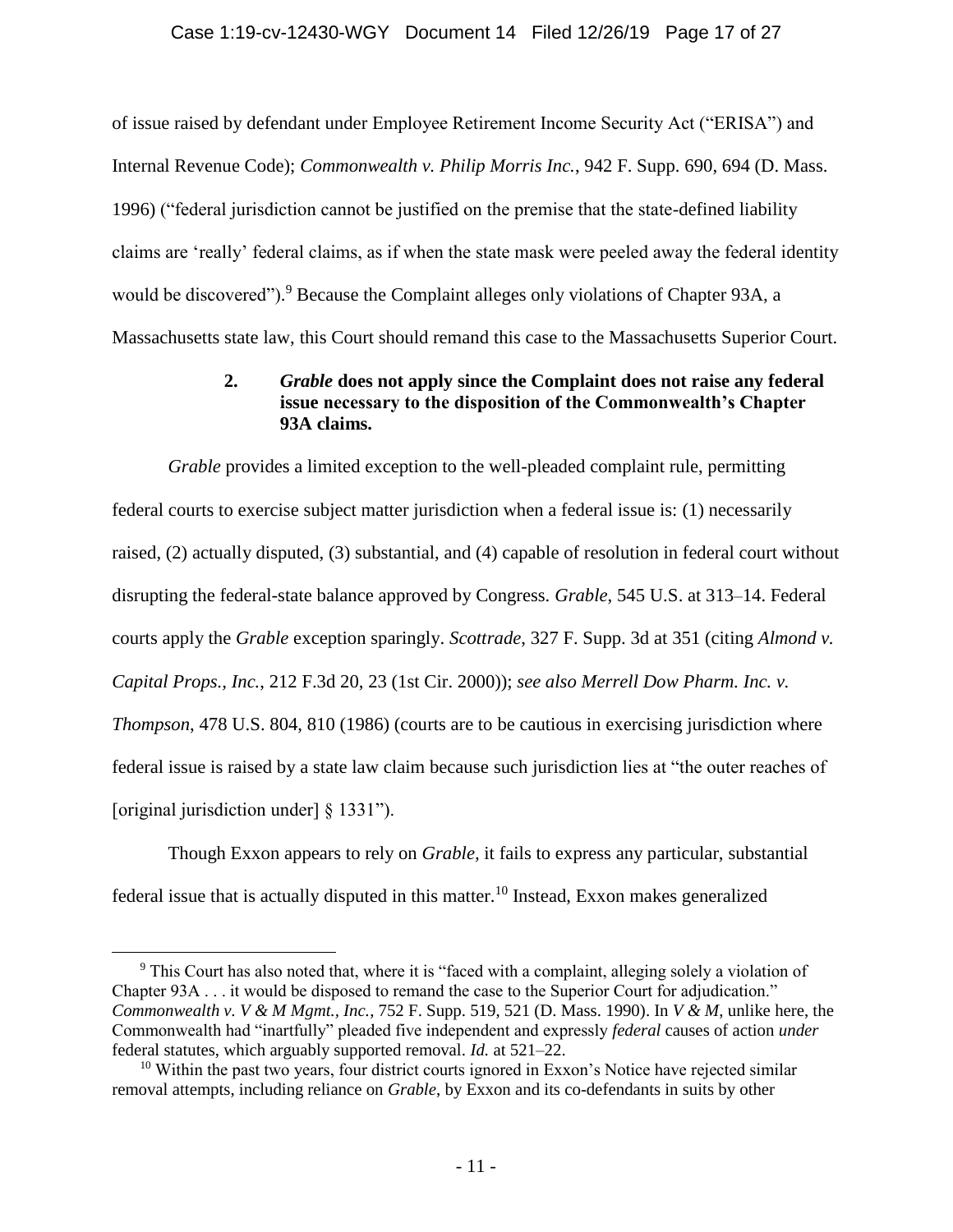#### Case 1:19-cv-12430-WGY Document 14 Filed 12/26/19 Page 18 of 27

references to energy and climate change policy articulated in international treaties and the federal carbon pollution standards for power plants. Notice at  $8-10$ .<sup>11</sup> None of those policies is implicated by and no determination of federal law need be made in the Commonwealth's action, however, since this case is about Exxon's marketing and sales misrepresentations about its products and securities to Massachusetts consumers and investors. Similarly, Exxon alleges that the Commonwealth's Complaint requires resolution of certain fact issues that, Exxon vaguely asserts, present federal interests. For example, Exxon claims that a court would need to "determine whether 'substantially curtailing the use of fossil fuels is necessary to stabilize the increase in global average temperature and reduce the risk of catastrophic climate change.'" *Id*. at 9. The Court need not reach that issue in this case, or any of Exxon's other vague assertions of federal interests.

The Commonwealth's Chapter 93A claims "are thoroughly state-law claims. . . . The rights, duties, and rules of decision implicated by the complaint are all supplied by state law, without reference to anything federal." *Rhode Island v. Chevron Corp.*, 393 F. Supp. 3d 142, 151

governmental entities seeking to obtain, unlike the Commonwealth's Chapter 93A claims here, damages through public nuisance and other tort claims to compensate for the harmful effects of greenhouse gas emissions. *Cnty. of San Mateo v. Chevron Corp.*, 294 F. Supp. 3d 934 (N.D. Cal. 2018), *appeal filed sub nom*. *Cnty. of Marin v. Chevron Corp.*, No. 18-15503 (9th Cir. Mar. 27, 2018); *Baltimore*, *supra*; *Rhode Island v. Chevron Corp.*, 393 F. Supp. 3d 142 (D.R.I. 2019), *appeal filed sub nom. Rhode Island v. Shell Oil Prods. Co.*, No. 19-1818 (Aug. 9, 2019); *Bd. of Comm'rs of Boulder Cnty. v. Suncor Energy (U.S.A.) Inc.*, No. 18-cv-01672-WJM-SKC, 2019 WL 4200398 (D. Colo. Sept. 5, 2019), *appeal filed*, No. 19-1330 (10th. Cir. Sept. 9, 2019).

<sup>&</sup>lt;sup>11</sup> The cases cited by Exxon do not support removal. *Crosby* held that a Massachusetts law restricting state agencies' authority to make purchases from companies doing business in Burma—challenged on the grounds that it interfered with the federal foreign affairs power, the foreign commerce clause, and a federal statute—was preempted under conflict preemption by the federal Burma sanctions law. *Crosby v. Nat'l Foreign Trade Council*, 530 U.S. 363, 372, 385 (2000). *American Insurance Ass'n v. Garamendi*, 539 U.S. 396 (2003), involved preemption of a state statute requiring certain disclosures of Holocaust-era insurance policies. The existence of a federal defense, however, as set forth above, is not a basis for removal. *See supra* note [7.](#page-14-0) The third case upon which Exxon relies, *City of Oakland v. B.P. P.L.C.*, 325 F. Supp. 3d 1017 (2018), was not a removal decision at all, but rather a determination as to the extent to which federal common law should govern a public nuisance claim at issue in that case. The Commonwealth does not assert a public nuisance claim here.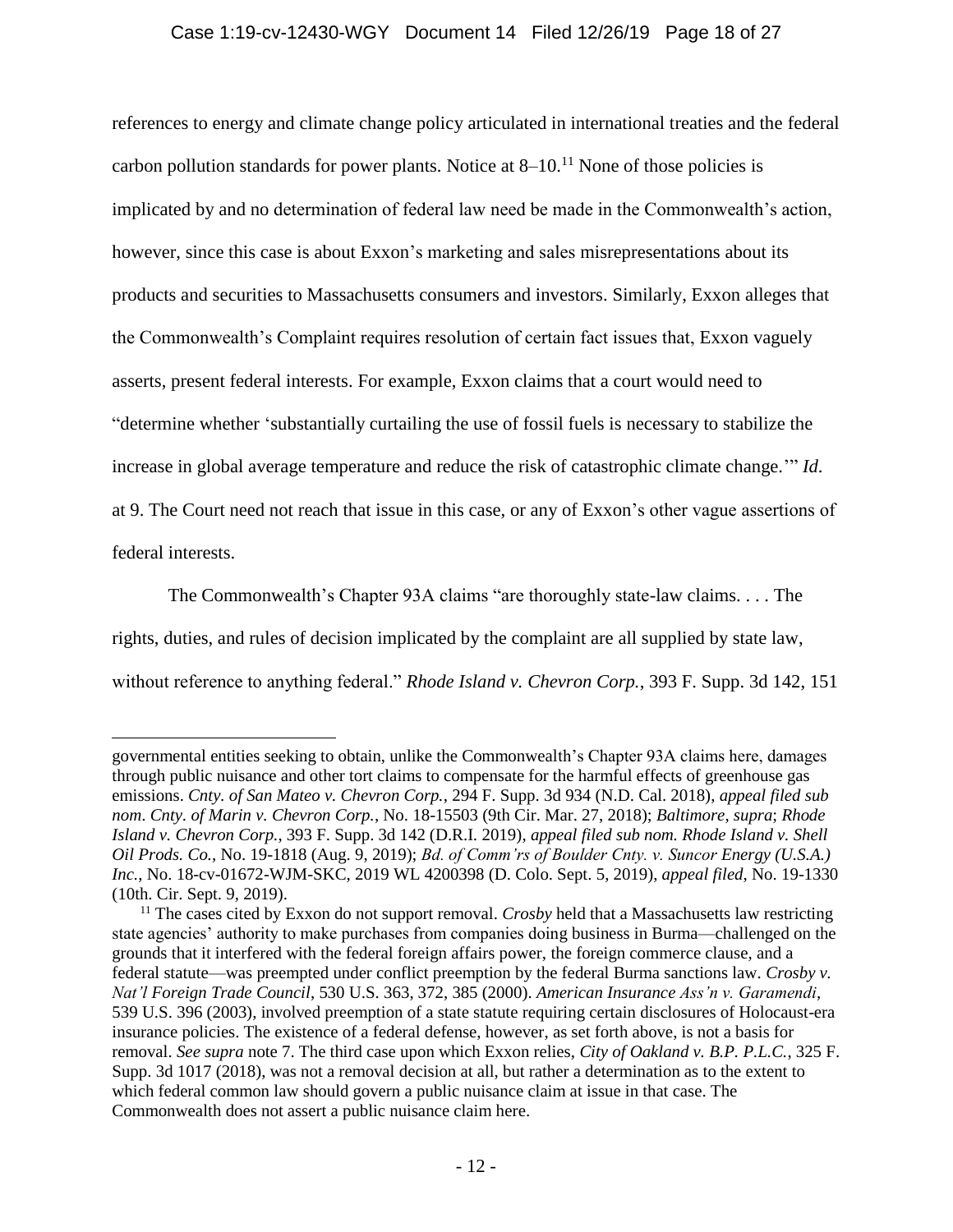#### Case 1:19-cv-12430-WGY Document 14 Filed 12/26/19 Page 19 of 27

(D.R.I. 2019), *appeal filed sub nom. Rhode Island v. Shell Oil Prods. Co.*, No. 19-1818 (Aug. 9, 2019) (remanding case against Exxon and other fossil fuel companies where state asserted statutory and common law claims under Rhode Island law). The mere existence of a federal interest is not enough. *See Mayor and City Council of Baltimore v. BP P.L.C.*, 388 F. Supp. 3d 538, 561 (D. Md. 2019), *appeal filed* No. 19-1644 (4th Cir. June 18, 2019) (remanding city's public nuisance claims against Exxon and other oil companies and ruling that "[t]o be sure, there are federal *interests* in addressing climate change," but "[d]efendants have failed to establish, however, that a federal *issue* is a 'necessary element' of the City's state law claims").

Additionally, Exxon's hyperbolic assertion that the Commonwealth's Complaint seeks to "hold a single fossil fuel manufacturer responsible for the alleged impacts of global climate change," Notice at 7, misrepresents the allegations in the Commonwealth's Complaint to secure its preferred forum. The Commonwealth's suit involves no tort claims, seeks no damages, asserts no violation of federal law (environmental or otherwise), and does not implicate any federal or legislative policy. Rather, like states' efforts to ensure that the tobacco industry stopped misleading and deceiving consumers about the dangers of using tobacco products, the Commonwealth seeks to ensure that Exxon's advertising and promotional materials for its fossil fuel products, as well as the representations the Company makes to Massachusetts investors about the climate-driven risks associated with the sales of its securities, are not false and misleading and do not include deceptive omissions. *See* Compl. ¶¶ 781–93 (First Cause of Action); ¶¶ 794–806 (Second Cause of Action); ¶¶ 807–20 (Third Cause of Action); ¶¶ 821–30 (Fourth Cause of Action). Under Chapter 93A, Exxon faces liability if its statements or omissions occurred in the course of trade or commerce in the Commonwealth and had the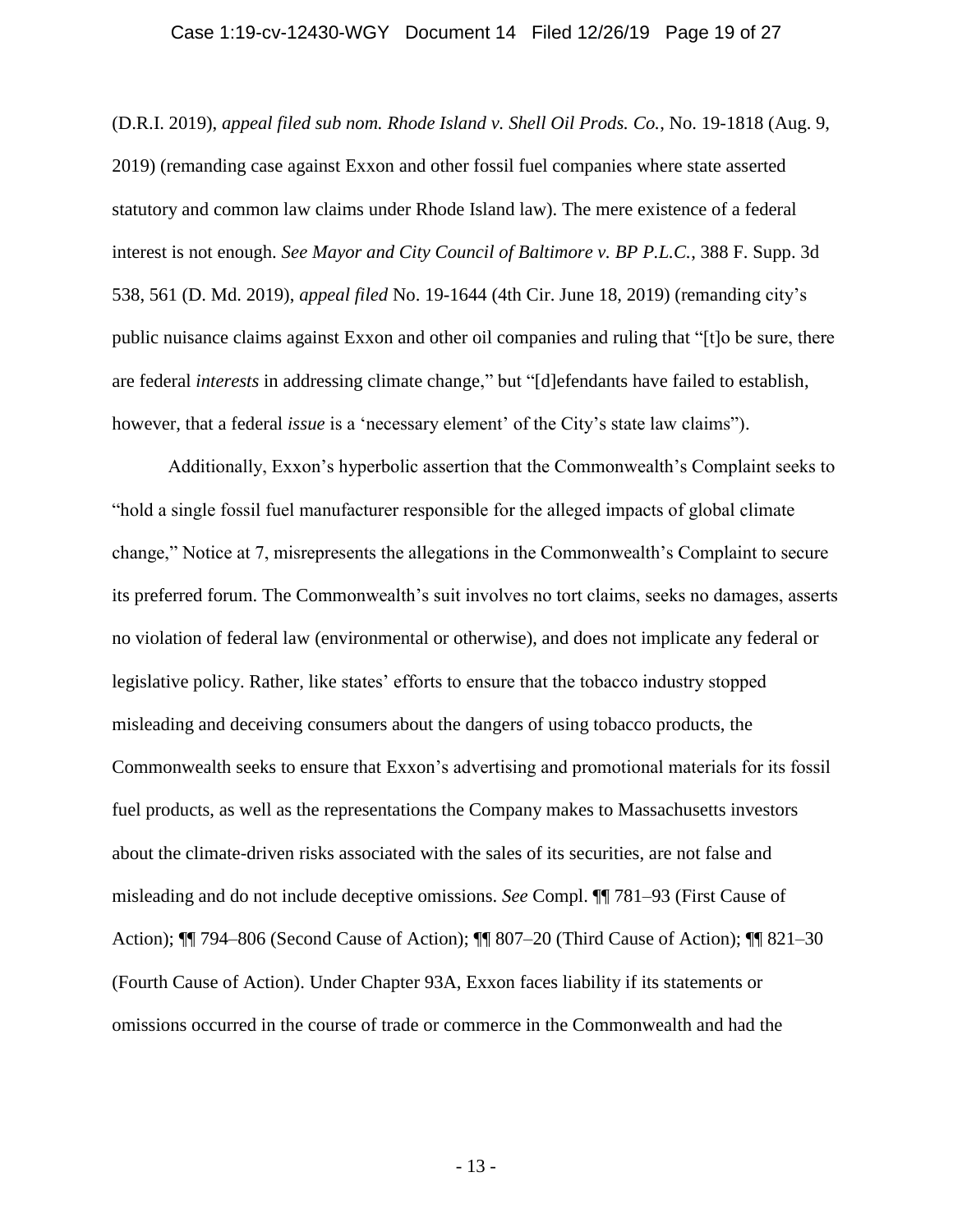#### Case 1:19-cv-12430-WGY Document 14 Filed 12/26/19 Page 20 of 27

"capacity or tendency" to mislead Massachusetts consumers or investors. Mass. Gen. Laws ch. 93A, § 2; 940 C.M.R. § 3.05(1); *Exxon Mobil Corp. v. Att'y Gen*., 479 Mass. at 320 & n.7.

Because these claims do not "necessarily raise" a federal issue, Exxon has failed to establish the first of the three *Grable* factors, and the Court's inquiry should end in favor of remand. *Worcester*, slip. op. at 5, 8; *Baltimore*, 388 F. Supp. 3d at 561.

Even if Exxon's references to federal climate policy were sufficient to establish the presence of a federal issue—and they are not—such issues are not "substantial" for *Grable*  purposes. 545 U.S. at 313–14. <sup>12</sup> Exxon failed even to attempt to demonstrate, as *Grable* requires, that (i) the outcome of the Commonwealth's case could turn on a new interpretation of purely federal law that will have broad application; or (ii) resolution of the issue has broader significance for the federal government, *e.g.*, challenges to federal government action. *Municipality of Mayagüez v. Corporación Para el Desarrollo del Oeste, Inc.*, 726 F.3d 8, 14 (1st Cir. 2013) (citing *Empire HealthChoice Assurance, Inc. v. McVeigh*, 547 U.S. 677, 700–01  $(2006)$ .<sup>13</sup> Neither condition is present here.<sup>14</sup> Indeed, the fact that a case may arise in a context

<sup>12</sup> *San Mateo*, 294 F. Supp. 3d at 938 ("gesture to federal law and federal concerns in a generalized way" does "not raise the kind of actually disputed, substantial federal issue necessary for *Grable* jurisdiction"); *Boulder*, 2019 WL 4200398, at \*10 (remanding case to state court where Exxon and its codefendants "point[ed] to no specific foreign policy that is essential to resolving the Plaintiffs' claims.").

<sup>13</sup> Indeed, the cases cited by Exxon on this point offer no support for its argument. In *Southeast Louisiana Flood Protection Authority-East v. Tennessee Gas Pipeline, L.L.C..*, 850 F.3d 714, 721–26 (5th Cir. 2017), a tort action, removal was proper because the extent of a mineral protection company's duty to restore land under state law was determined by federal statutes. Similarly, in *Bryan v. BellSouth Communications., Inc.*, 377 F.3d 424, 431–32 (4th Cir. 2004), and *Hill v. BellSouth Telecommunications. Inc.*, 364 F.3d 1308, 1317 (11th Cir. 2004), removal was proper because the question whether certain telecommunication charges were proper under state unfair trade practices law (or were the basis for a state law tort claim) required determination of the propriety of certain charges, known as tariffs, under federal law. No such particular issue of federal law is present here.

<sup>&</sup>lt;sup>14</sup> To the extent Exxon's misleading and overwrought assertion that the Commonwealth's Complaint "constitutes a collateral attack," Notice at 10, on some unspecified federal regulatory scheme amounts to an argument that the Commonwealth's claims are completely preempted, Exxon is wrong. The second exception to the well-pleaded complaint rule, "complete preemption," occurs only in those very rare instances where Congress has expressed an intent to displace state law and provide an exclusive federal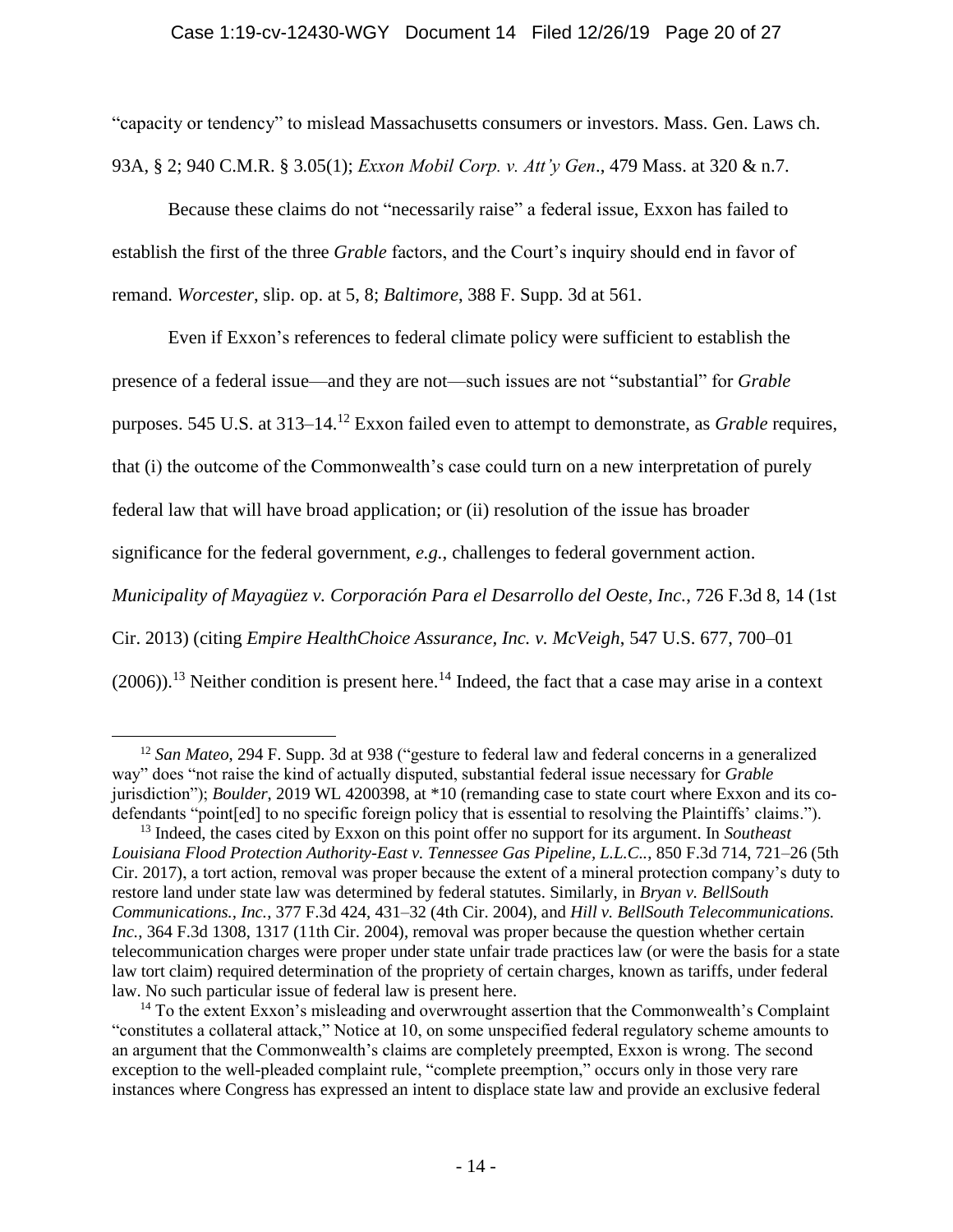#### Case 1:19-cv-12430-WGY Document 14 Filed 12/26/19 Page 21 of 27

in which there is also federal law and policies does not provide a lawful basis for removal, either. *Bennett v. Sw. Airlines*, 484 F.3d 907, 912 (7th Cir. 2007) (national regulation of many aspects of air travel does not mean that tort claim in wake of airline crash "arises under" federal law for purposes of removal).

Unlike *Grable*, where the state law question turned on a "pure" legal interpretation of a federal Internal Revenue Service regulation, adjudication of the Commonwealth's Chapter 93A claims will not rely on *any* interpretation of federal law, let alone a "pure" one. Rather, the Commonwealth's claims will be decided based on fact- and context-specific determinations as to whether Exxon's statements and omissions to Massachusetts consumers and investors were deceptive and misleading within the ambit of Chapter 93A and its implementing regulations.

*DeCotis*, 366 Mass. at 242. 15

 $\overline{a}$ 

And, the Commonwealth's Complaint neither raises any issue of any significance for the federal government nor challenges the propriety of the federal government's actions. Even in cases involving state law contract claims for violations of federal agency regulations, federal courts have found no substantial federal interest, declining to exercise jurisdiction. *Mayagüez*, 726 F.3d at 14–15 (breach of contract claim based on alleged failure to comply with federal

cause of action. *Beneficial Nat'l Bank v. Anderson*, 539 U.S. 1, 8–9 (2003) (holding that, for complete preemption purposes, only the Labor Management Relations Act, ERISA, and the National Bank Act expressly preempt state law entirely).

<sup>&</sup>lt;sup>15</sup> While Chapter 93A provides that state courts, in making their own determination as to the meaning of "unfair and deceptive acts and practices," may be guided by federal interpretation of unfair and deceptive practices under the Federal Trade Commission Act, Mass Gen. Laws ch. 93A, § 2(b), simply using federal law as a guide is insufficient for *Grable* jurisdiction. The interpretation of the state law's terms remains a matter for state court determination. *Hamm v. Latessa*, 72 F.3d 947, 954 (1st Cir. 1995) ("Whether [a] state statute[] shall be construed one way or another is a state question, the final decision of which rests with the courts of the State" (citation omitted).). While permitted to use federal interpretations as a guide, Massachusetts courts are not bound by them. Mass. Gen. Laws ch. 93A, § 2; *Heller v. Silverbranch Constr. Corp.*, 376 Mass. 621, 626 (1978) ("the existence of unfair or deceptive acts or practices must be determined in light of the policy surrounding [Chapter] 93A and from the circumstances inhering in each case")*; DeCotis*, 366 Mass. at 242 (courts make determinations of "unfair" and "deceptive" practices on case-by-case basis).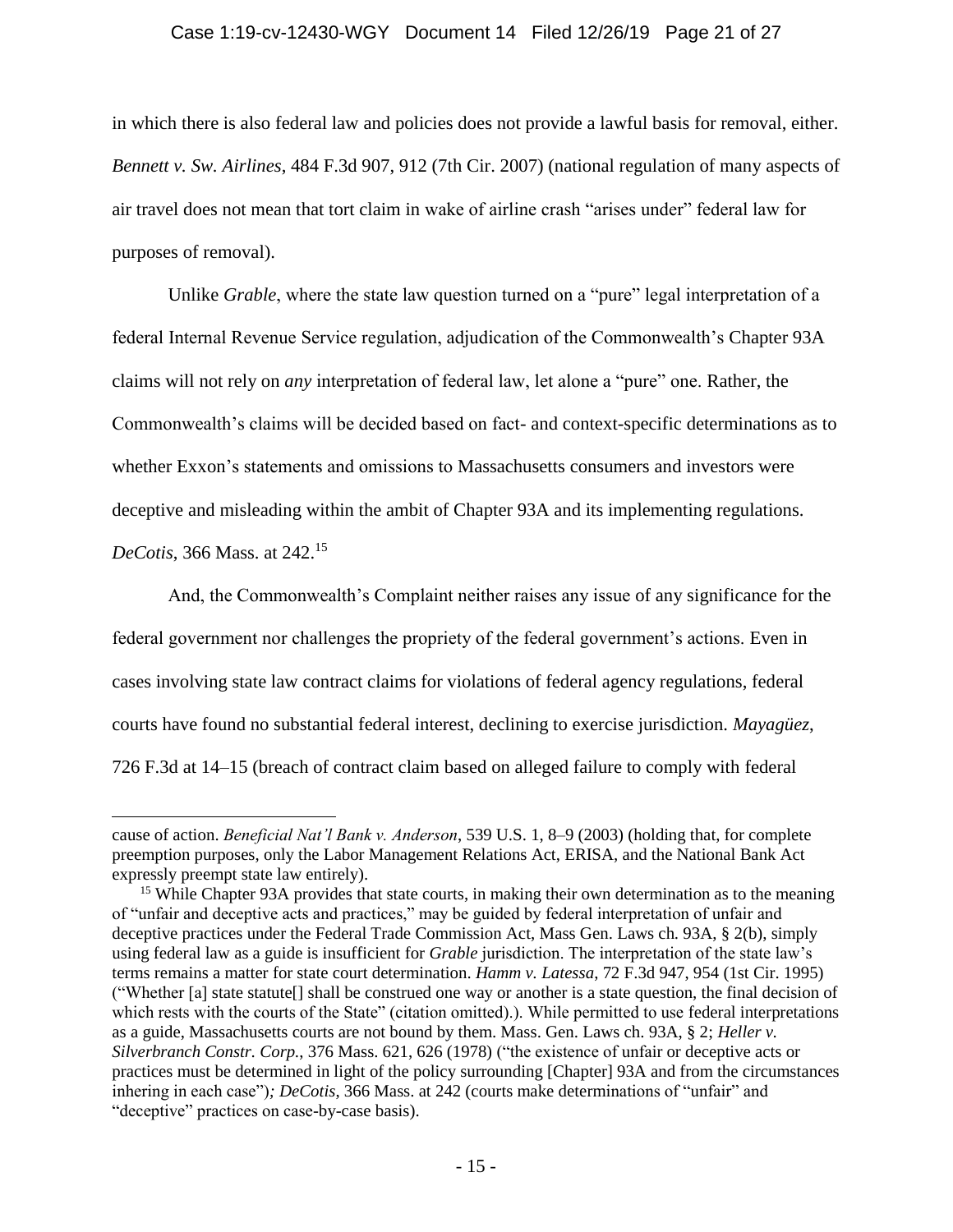#### Case 1:19-cv-12430-WGY Document 14 Filed 12/26/19 Page 22 of 27

housing regulations did not raise substantial federal issues). The federal government has no direct interest in the outcome of the Commonwealth's claims that Exxon engaged in deception of Massachusetts consumers and investors—claims that exclusively involve state law and seek Chapter 93A statutory penalties and injunctive relief for Massachusetts consumers and investors.

Further, the Commonwealth has a strong sovereign interest in "securing an honest marketplace" through enforcement of its state consumer protection law in the Massachusetts courts. *Cf., e.g.*, *Nevada v. Bank of Am. Corp*., 672 F.3d. 661, 671 (9th Cir. 2012). The exercise of federal jurisdiction here would therefore offend the important comity interest at stake. *See LG Display Co. v. Madigan*, 665 F.3d 768, 774 (7th Cir. 2011) ("considerations of comity make us reluctant to snatch cases which a State has brought from the courts of that State, unless some clear rule demands it" (quoting *Franchise Tax Bd. v. Construction Constr. Laborers Vacation Trust*, 463 U.S. 1, 14 (1983))). Additionally, permitting removal here would upset the balance between state and federal roles in the consumer protection arena, since Congress has clearly expressed its intent in the Federal Trade Commission Act that the states have an equal role in enforcement of consumer protection laws. 15 U.S.C. § 57b(e) ("Remedies provided in this section are in addition to, and not in lieu of, any other remedy or right of action provided by State or Federal law.").

Because Exxon has failed to meet its burden of establishing any substantial federal issue necessary to the adjudication of its Commonwealth's claims, the Court should decline to apply *Grable* and remand this case to the Massachusetts Superior Court.

#### **C. The Commonwealth's Claims Do Not Arise Under Federal Common Law.**

Exxon also misses the mark in citing *Native Village of Kivalina v. ExxonMobil Corp.*, 696 F.3d 849 (9th Cir. 2012), and *American Electric Power Co. v. Connecticut* 564 U.S. 410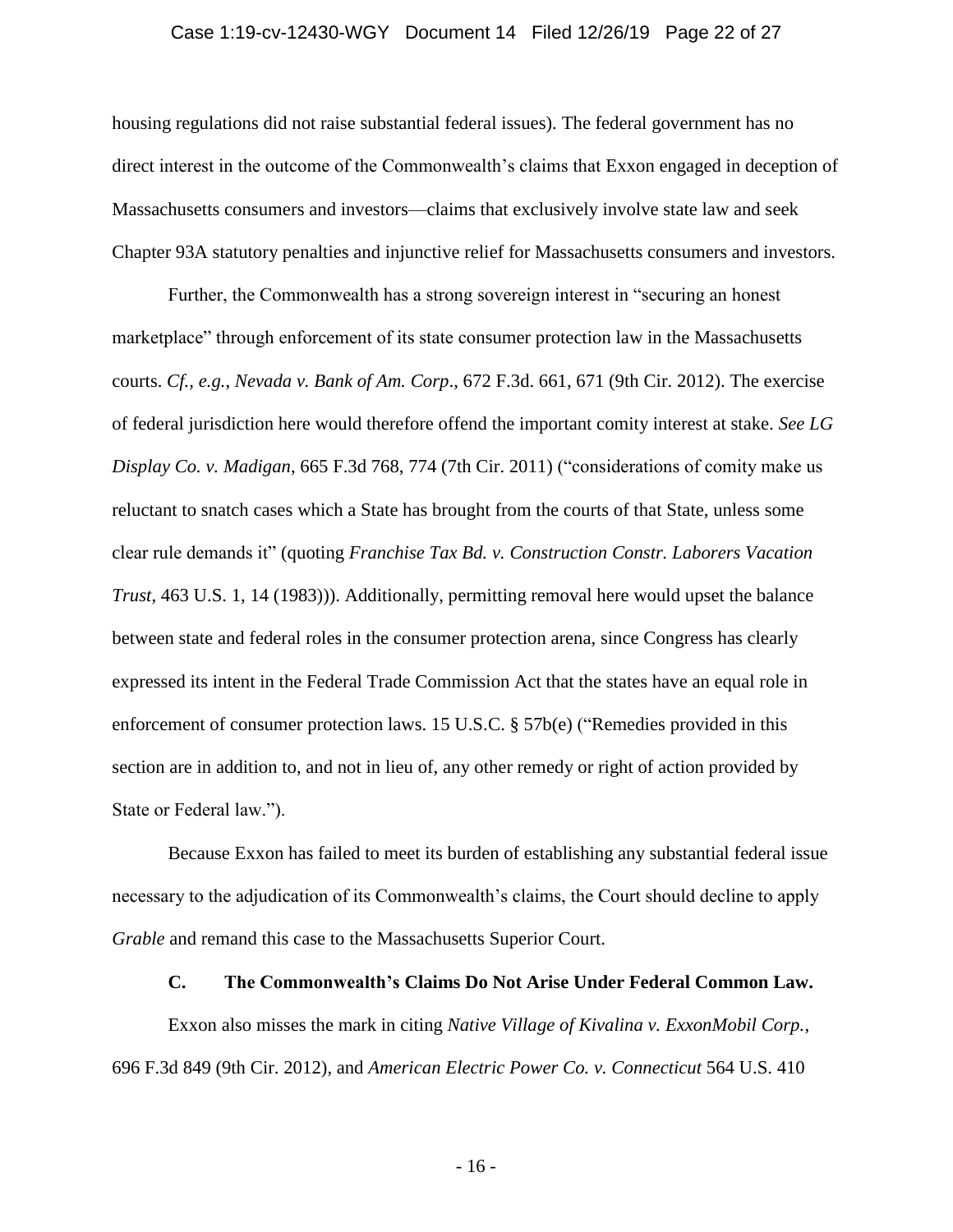#### Case 1:19-cv-12430-WGY Document 14 Filed 12/26/19 Page 23 of 27

(2011) ("*AEP*"), to support its argument that removal is proper because the Commonwealth's claims arise under federal common law. Exxon's argument is particularly disingenuous, given that, in *Kivalina*, Exxon successfully argued, contrary to the position it now takes before this Court, that federal common law could *not* provide a rule of decision for the village's claims seeking tort damages (public nuisance) caused by Exxon's greenhouse gas pollution, since it was displaced by the federal Clean Air Act.<sup>16</sup> Indeed, *Kivalina* and *AEP*, cases decided close in time to one another, are often recognized as heralding the death of environmental federal common law. Yet Exxon now brashly attempts to avail itself of the very doctrine it fought to extinguish in *Kivalina*. <sup>17</sup> Despite that effort, Chapter 93A plainly provides the rule of decision here, and there is therefore no "void in the law" that requires resort to federal common law gap-filling.

As Exxon knows, federal common law governs matters of national concern, falling "within national legislative power where Congress has so directed or where the basic scheme of the Constitution so demands." *AEP*, 564 U.S. at 421 (citation and quotations omitted). "Absent a demonstrated need for a federal rule of decision, the Court has taken 'the prudent course' of 'adopt[ing] the readymade body of state law as the federal rule of decision until Congress strikes a different accommodation.'" *Id*. at 422 (citation omitted). Again here, the Commonwealth's state statutory claims concern Exxon's false and deceptive representations to Massachusetts consumers and investors about its products and securities, not pollution abatement. Chapter 93A

<sup>16</sup> *See Gens v. Resolution Trust Corp.*, 112 F.3d 569, 572–73 (1st Cir. 1997) ("[W]here a party assumes a certain position in a legal proceeding, and *succeeds* in maintaining that position, he may not thereafter, simply because his interests have changed, assume a contrary position. . . "(citation omitted).).

<sup>17</sup> *See, e.g.*, *Native Village of Kivalina et al. v. ExxonMobil Corp. et al.*, Answering Brief of Exxon et al., at 57, 9th Cir. No. 09-17490, Docket No. 70-1, 2010 WL 3299982 (June 30, 2010) ("type of 'uniquely federal interest' that gives rise to a federal common law claim 'exists *only* in such narrow areas as those concerned with [1] the rights and obligations of the United States, [2] interstate and international disputes implicating the conflicting rights of states or our relations with foreign nations, and [3] admiralty cases'") (citation omitted).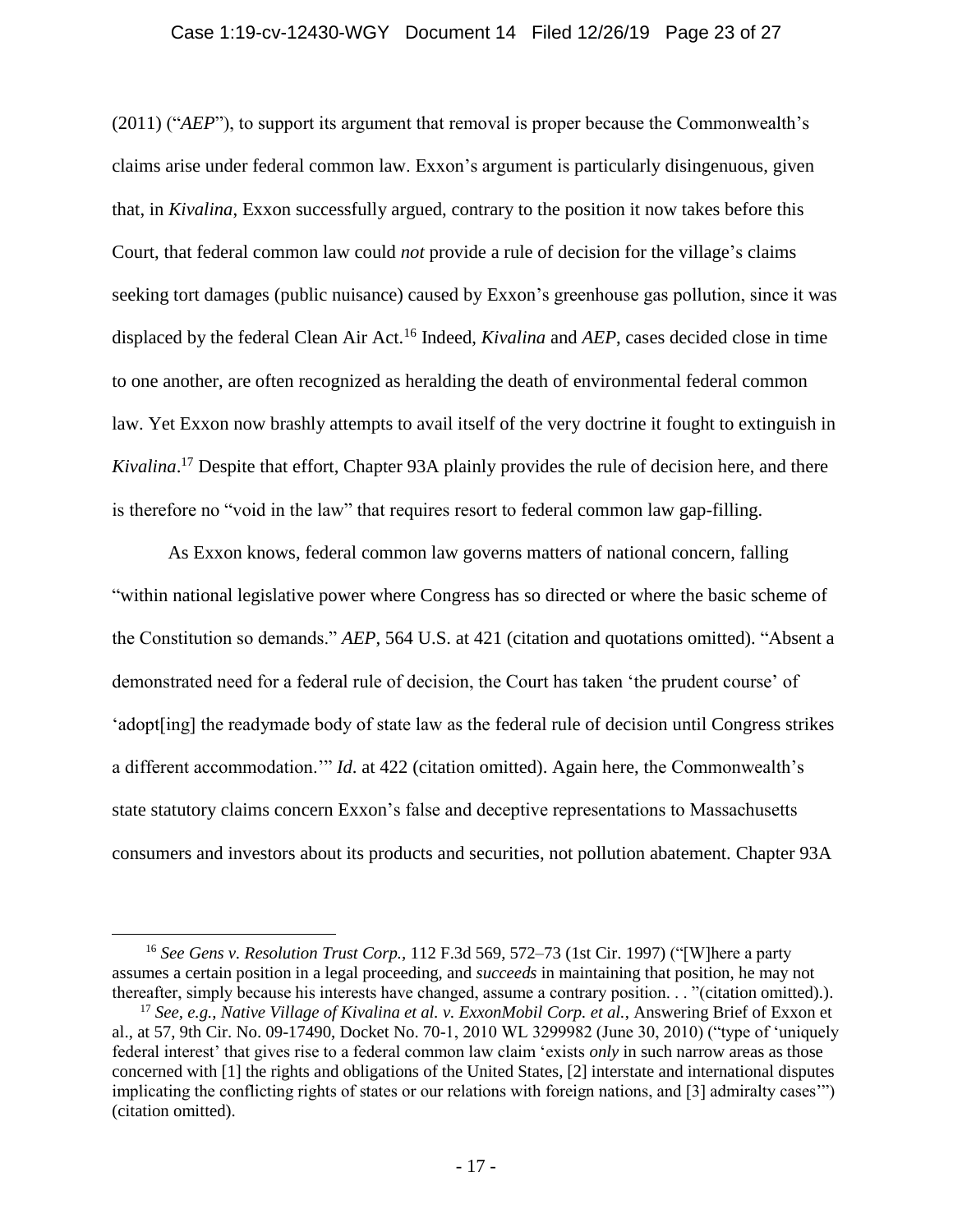and the Massachusetts cases interpreting it constitute the readymade and controlling body of state law governing the Commonwealth's Complaint.

## **D. There Is No Federal Officer Removal Because No Federal Officer Directed the Exxon Actions—Marketing and Sales of Exxon Products and Securities—At Issue in this Case.**

Continuing its sleight-of-hand to convince the Court that the Commonwealth's consumer protection claims involve tort liability for Exxon's production of fossil fuel products, Notice at 13 & n.14, Exxon argues that the Company's leasing of federal lands for exploration, drilling, and production of fossil fuels, *id.* at 14, provides a basis for removal under the Federal Officer Removal Statute, 28 U.S.C. § 1442(a)(1) ("FORS"). Exxon's argument misrepresents the Commonwealth's 205-page Complaint detailing Exxon's false and misleading advertisements, promotional materials, and representations; the Exxon conduct at issue is the Company's materially false and misleading marketing and sales of Exxon products and securities, in violation of Chapter 93A. The Commonwealth's action is not "intended to hold [Exxon] singularly liable," Notice at 13, for producing fossil fuels. And, as with the very greenwashing and misrepresentations that are the subject of this action, Exxon's repeated incantation of a false narrative does not change the underlying truth that this is a state action aimed at protecting consumers and investors from Exxon's deceptive representations in the marketplace.

FORS permits removal only if Exxon, "in carrying out the 'act[s]' *that are the subject of the petitioner's complaint*, was 'acting under' any 'agency' or 'officer' of 'the United States.'" *Watson v. Philip Morris Cos.*, 551 U.S. 142, 147 (2007) (emphasis added). The Commonwealth's Complaint does not challenge Exxon's drilling activities or its development of oil and gas on federal lands. The Complaint has nothing to do with efforts to stop or reduce Exxon's production or sale of its fossil fuel products, as Exxon contends; there is simply no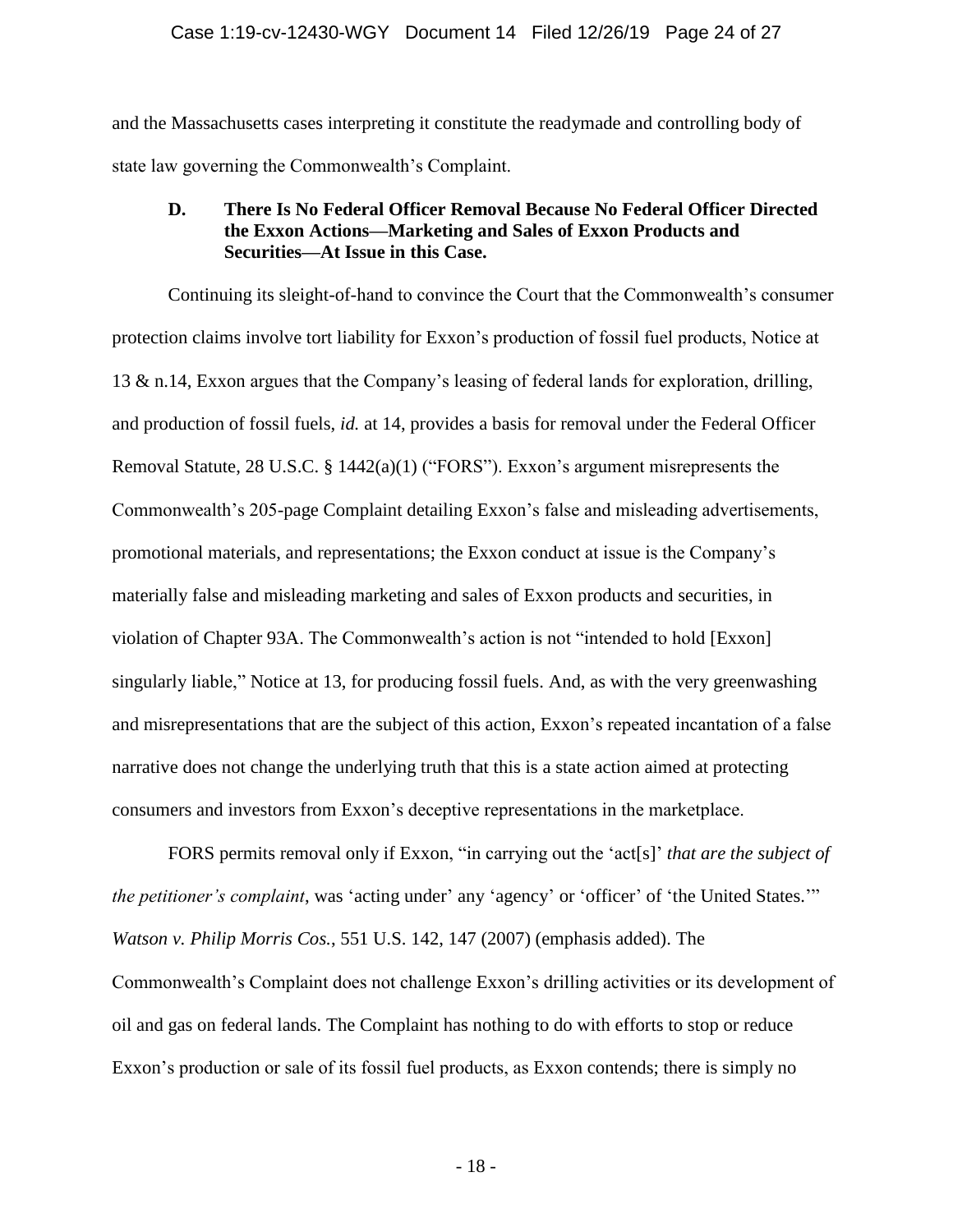nexus, causal or otherwise, between the Commonwealth's causes of action and any Exxon conduct purportedly taken at the direction of federal officials.

For its part, Exxon does not claim, nor could it, that federal officers dictated the content of Exxon's consumer ad buys, YouTube influence campaigns, or "roadshow" pitches to Massachusetts institutional investors alluded to in the Complaint. FORS does not apply.

## **E. The Class Action Fairness Act Does Not Provide a Basis for Removal for this State Law Enforcement Action.**

Equally spurious is Exxon's argument that CAFA provides a basis for removal. No fewer than *four* federal courts of appeal have held that consumer protection actions by state attorneys general are not "class actions" subject to CAFA removal, yet Exxon did not cite a single one. *Purdue Pharma L.P. v. Kentucky*, 704 F.3d 208, 216–17 (2d Cir. 2013); *Nevada*, 672 F.3d at 667 (9th Cir. 2012); *Washington v. Chimei Innolux Corp.*, 659 F.3d 843, 847–50 (9th Cir. 2011); *West Virginia*, 646 F.3d at 176 (4th Cir. 2011); *LG Display Co.* , 665 F.3d at 771–72 (7th Cir.  $2011$ <sup>18</sup>. These cases are dispositive and indistinguishable, which may explain Exxon's decision to omit any mention of them from its CAFA argument.

The Second, Fourth, Seventh, and Ninth Circuits, and numerous district courts following them,<sup>19</sup> have consistently held, over the course of the past decade, that since suits brought by state attorneys general seeking relief under their respective state consumer protection and similar

<sup>&</sup>lt;sup>18</sup> Nor, as the United States Supreme Court has held, is such an action a "mass action" subject to CAFA removal. *See Mississippi v. AU Optronics Corp*., 571 U.S. 161, 172 (2014) (Mississippi Attorney General's consumer protection action seeking, inter alia, restitution for consumers was not a "mass action" subject to CAFA removal under 28 U.S.C. § 1332(d)(11)).

<sup>19</sup> *In re Vioxx Prods. Liab. Litig.*, 843 F. Supp. 2d 654, 664 (E.D. La. 2012); *West Virginia v. JP Morgan Chase & Co.*, 842 F. Supp. 2d 984, 995–96 (S.D. W.Va. 2012); *In re Oxycontin Antitrust Litig.*, 821 F. Supp. 2d 591, 602–03 (S.D.N.Y. 2011); *South Carolina v. AU Optronics Corp.*, No. 3:11-cv-00731-JFA, 2011 WL 4344079, \*3-\*7 (D.S.C. 2011); *Arizona v. Countrywide Fin. Corp.*, No. CV-11- 131-PHX-FJM, 2011 WL 995963, \*3 (D. Ariz. 2011), *appeal denied*, 665 F.3d 1165 (9th Cir. 2012).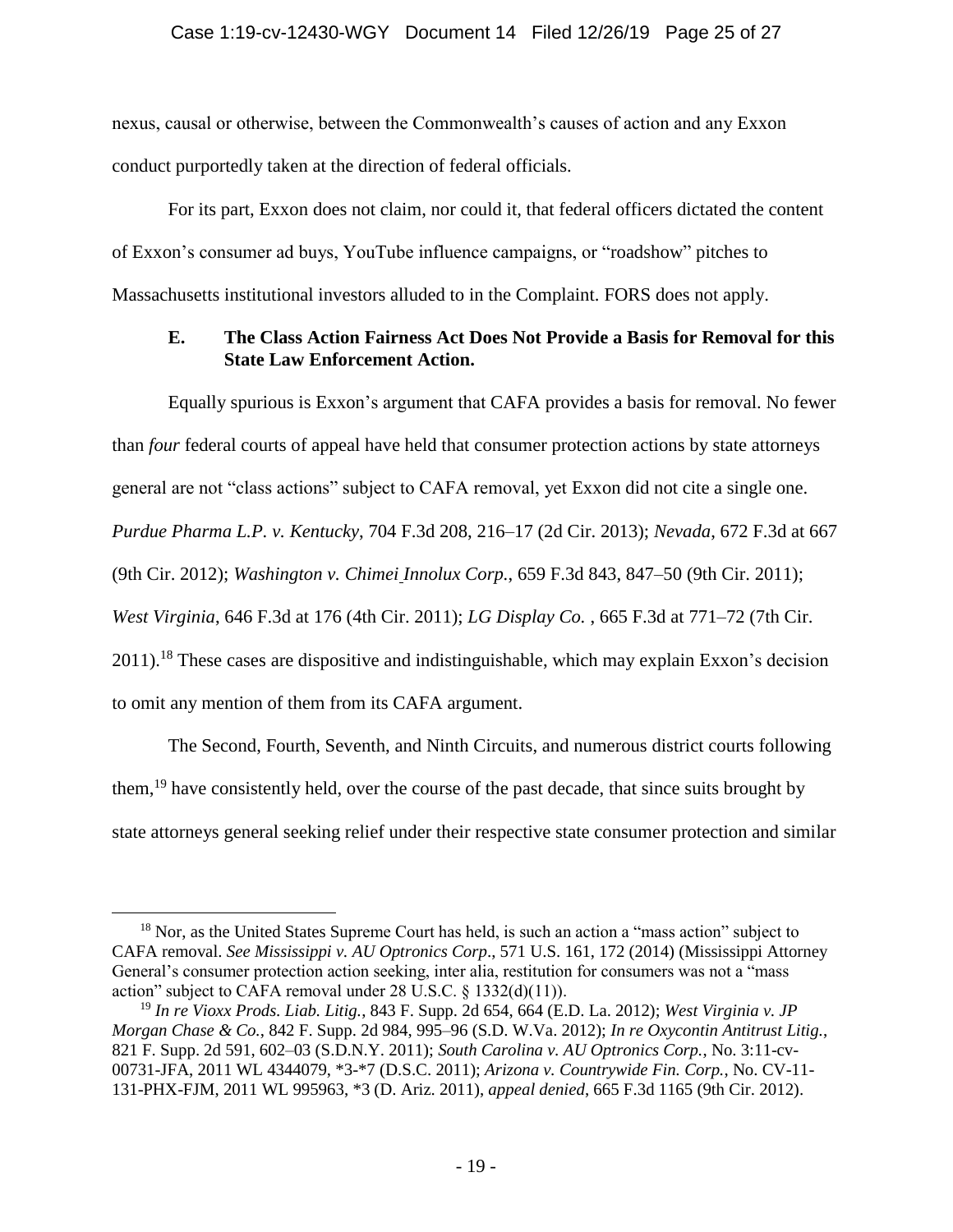#### Case 1:19-cv-12430-WGY Document 14 Filed 12/26/19 Page 26 of 27

statutes (*e.g*., anti-trust) are not class actions, but *parens patriae* actions in the public interest, CAFA does not provide a basis for removal.<sup>20</sup> *West Virginia*, 646 F.3d at 179; *see Nevada*, 672 F.3d at 667; *LG Display Co.*, 665 F.3d at 772; *see New Hampshire v. Purdue Pharma*, No. 17 cv-427-PB, 2018 WL 333824, at \*3 (D.N.H. Jan. 9, 2018) (summarily rejecting drug company's attempted CAFA removal of suit by New Hampshire Attorney General after collecting cases that repudiated removal positions akin to Exxon's here).

The Commonwealth's Complaint plainly falls within the category of *parens patriae*  actions; a Chapter 93A claim requires none of the elements of a state or federal Rule 23 "class action"—numerosity, typicality, commonality, or notice to all members of a class. *Kentucky*, 704 F.3d at 216–17; *West Virginia*, 646 F.3d at 172. <sup>21</sup> There simply are no allegations in the Complaint that closely resemble the requirements for a class action, and "[n]o amount of piercing" the allegations of the Commonwealth's well pleaded complaint will change that fact. *Erie Ins. Exch. v. Erie Indem. Co.*, 722 F.3d 154, 160 (3d Cir. 2013). There is no basis for CAFA removal.

#### **IV. CONCLUSION**

For the foregoing reasons, the Commonwealth requests that this Court remand the

Complaint to the Massachusetts Superior Court for Suffolk County.

<sup>&</sup>lt;sup>20</sup> State laws, like Chapter 93A, targeted to protect state residents from "unfair and deceptive acts and practices," typically authorize state attorneys general to file suit "as a *parens patriae*, that is, as the legal representative of the State to vindicate the State's sovereign and quasi-sovereign interests, as well as the individual interests of the State's citizens." *West Virginia*, 646 F.3d at 176.

<sup>21</sup> Exxon's reliance on a pre-CAFA case, *Commonwealth v. Chatham Development Co.*, 49 Mass. App. Ct. 525 (2000), which has nothing to do with federal jurisdiction, to attempt to demonstrate that the Commonwealth's case is a class action is misplaced. *Chatham Development* stands only for the proposition that the court's authority under Chapter 93A to order restitution is derived from the court's equitable authority to fashion a remedy to right the wrong. *Id.* at 528–29.